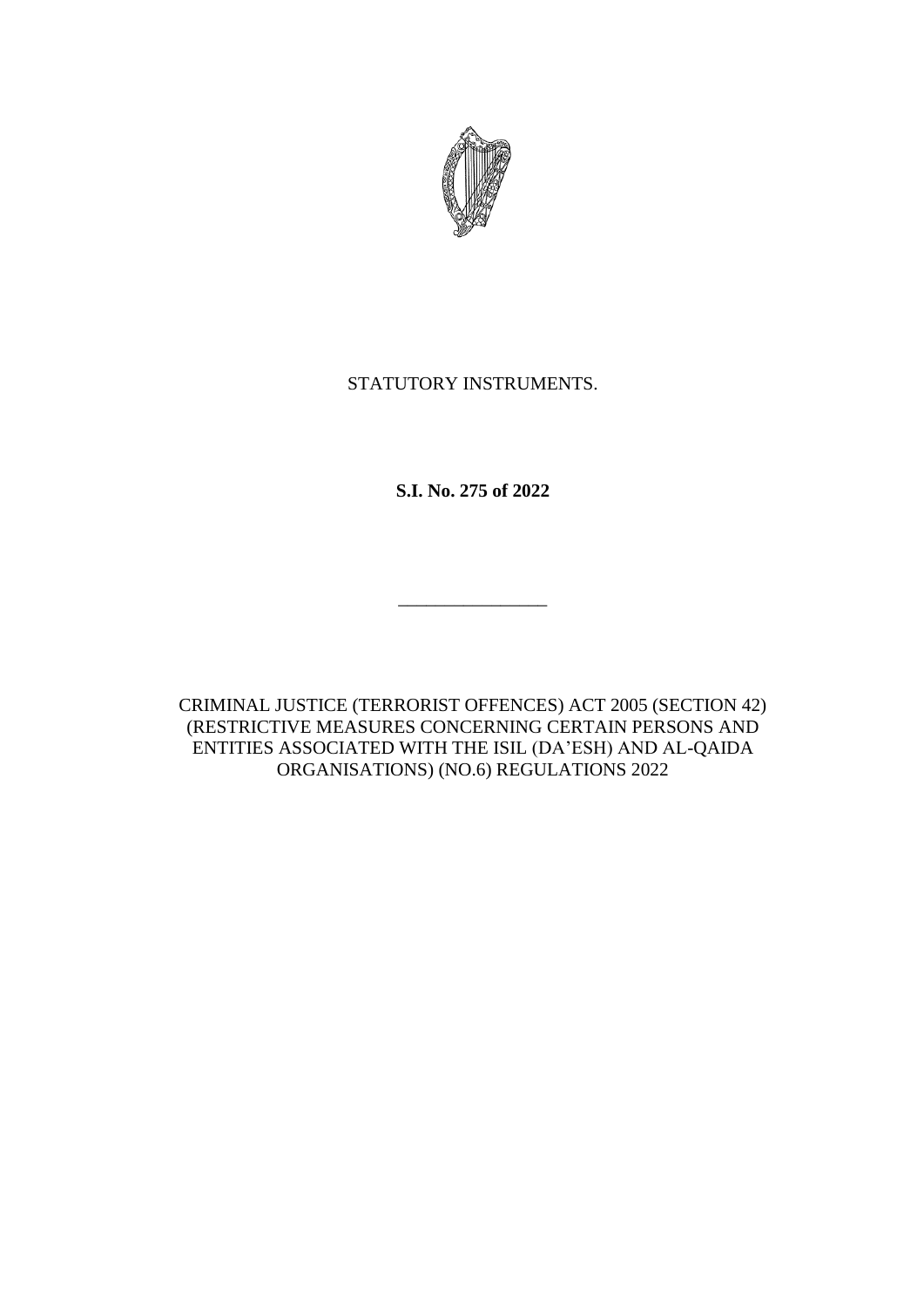### S.I. No. 275 of 2022

### CRIMINAL JUSTICE (TERRORIST OFFENCES) ACT 2005 (SECTION 42) (RESTRICTIVE MEASURES CONCERNING CERTAIN PERSONS AND ENTITIES ASSOCIATED WITH THE ISIL (DA'ESH) AND AL-QAIDA ORGANISATIONS) (NO.6) REGULATIONS 2022

WHEREAS the Council Regulation (EC) No. 881/2002 was adopted by the Council on 27 May 2002; and

WHEREAS I, PASCHAL DONOHOE, Minister for Finance am of the opinion that the said Council Regulation is for the purpose of, or will contribute to, combating terrorism through the adoption of specific restrictive measures, directed at persons, groups or entities, for the identification, detection, freezing or seizure of their assets of any kind;

NOW I, PASCHAL DONOHOE, Minister for Finance, in exercise of the powers conferred on me by subsections (2) and (6) of section 42 of the Criminal Justice (Terrorist Offences) Act 2005 (No. 2 of 2005), and for the purpose of giving full effect to Council Regulation (EC) No. 881/2002 of 27 May  $2002<sup>1</sup>$ , hereby make the following regulations:

1. These Regulations may be cited as the Criminal Justice (Terrorist Offences) Act 2005 (Section 42) (Restrictive Measures concerning Certain Persons and Entities Associated with the ISIL (Da'esh) and Al-Qaida Organisations) (No.6) Regulations 2022.

2. (1) In these Regulations -

"Act" means the Criminal Justice (Terrorist Offences) Act 2005 (No. 2 of 2005);

"Bank" means the Central Bank of Ireland;

"Council Regulation" means Council Regulation (EC) No. 881/2002 of 27 May  $2002<sup>1</sup>$  as amended by the European acts specified in the Schedule;

"European act" means an act adopted by an institution of the European Union or an institution of the European Communities.

(2) A word or expression that is used in these Regulations and that is also used in the Council Regulation has the same meaning in these Regulations as it has in the Council Regulation.

3. It is a requirement within the meaning of subsection (3) of section 42 of the Act that a person shall not contravene the Council Regulation.

*Notice of the making of this Statutory Instrument was published in "Iris Oifigiúil" of* 10*th June,* 2022*.*

<sup>1</sup> OJ No. L 139, 29.5.2002, p. 9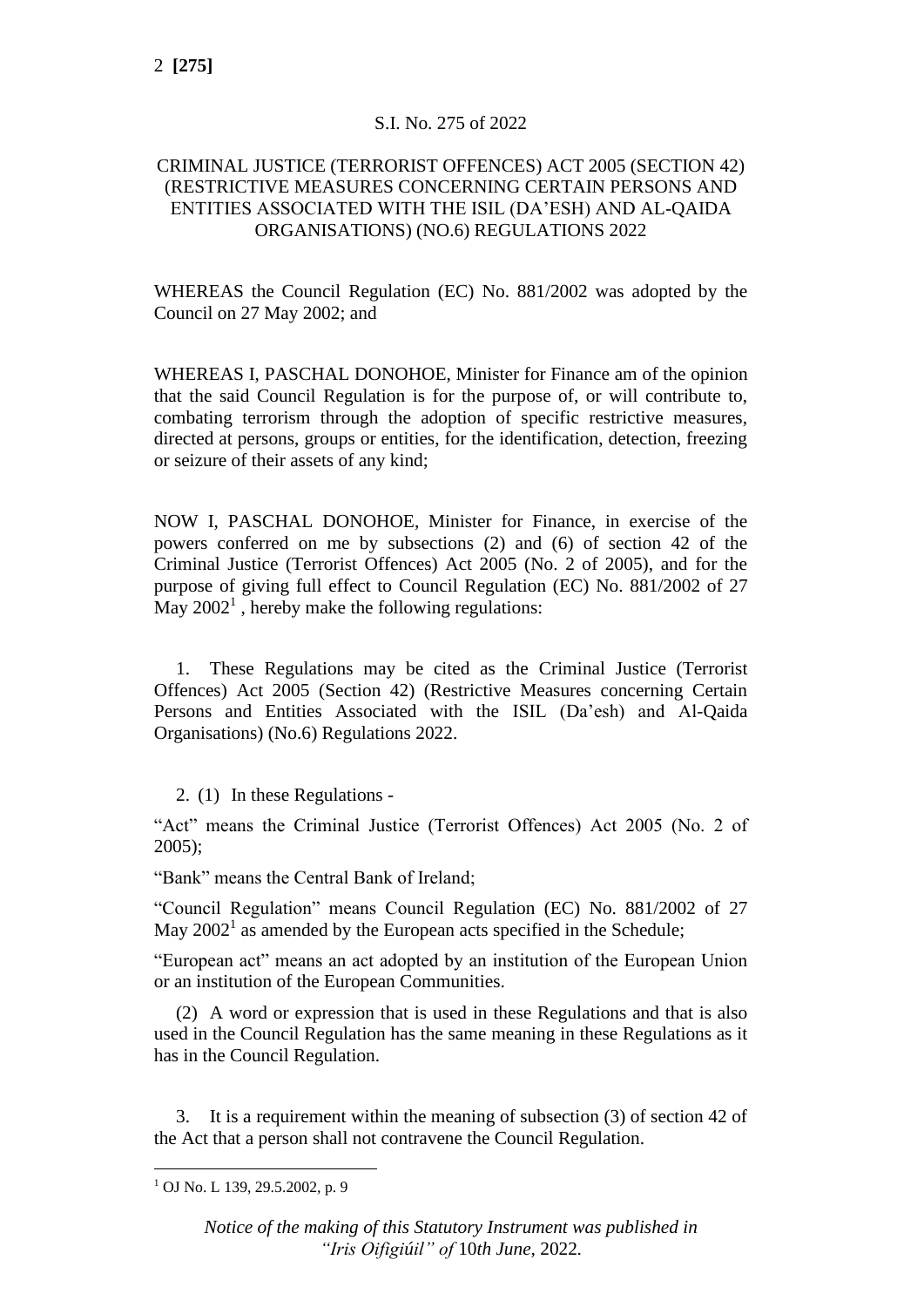4. (1) The Bank may, for the purposes of these Regulations and the Council Regulation, give to any person such directions as it considers appropriate.

(2) A direction under this Regulation shall be in writing.

(3) It is a requirement within the meaning of subsection (7) of section 42 of the Act that a person to whom a direction is given under this Regulation shall comply with the direction.

5. The Criminal Justice (Terrorist Offences) Act 2005 (Section 42) (Restrictive Measures concerning Certain Persons and Entities Associated with the ISIL (Da'esh) and Al- Qaida Organisations) (No.5) Regulations 2022 (S.I. No. 172 of 2022) are revoked.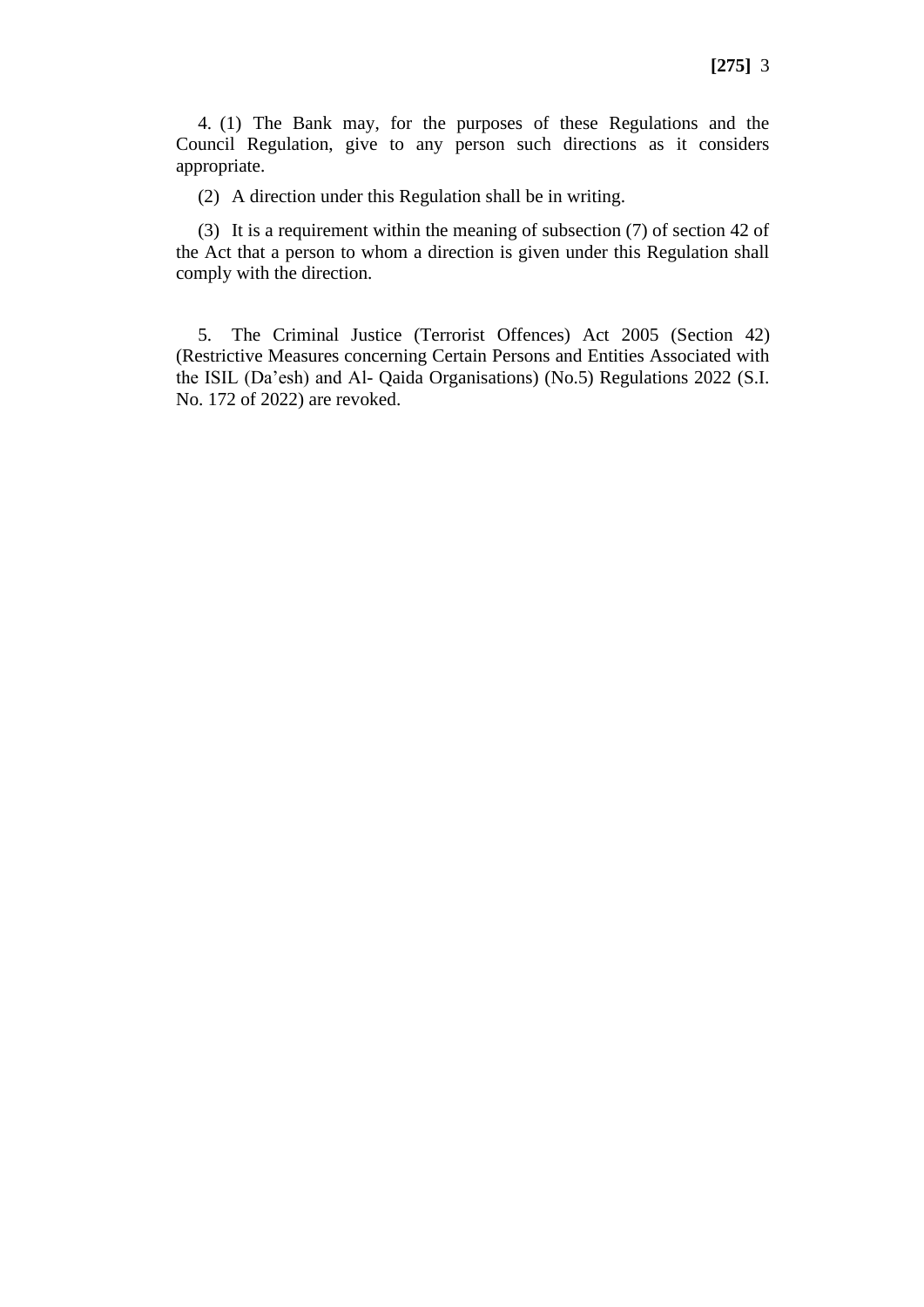### SCHEDULE

# EUROPEAN ACTS AMENDING COUNCIL REGULATION NO. 881/2002 OF 27 May 2002

- 1. Commission Regulation (EC) No. 951/2002 of 3 June 2002<sup>2</sup>
- 2. Commission Regulation (EC) No. 1580/2002 of 4 September 2002<sup>3</sup>
- 3. Commission Regulation (EC) No. 1644/2002 of 13 September 2002<sup>4</sup>
- 4. Commission Regulation (EC) No. 1754/2002 of 1 October  $2002<sup>5</sup>$
- 5. Commission Regulation (EC) No. 1823/2002 of 11 October 2002<sup>6</sup>
- 6. Commission Regulation (EC) No. 1893/2002 of 23 October 2002<sup>7</sup>
- 7. Commission Regulation (EC) No. 1935/2002 of 29 October 2002<sup>8</sup>
- 8. Commission Regulation (EC) No. 2083/2002 of 22 November 2002<sup>9</sup>
- 9. Commission Regulation (EC) No. 145/2003 of 27 January 2003<sup>10</sup>
- 10. Commission Regulation (EC) No. 215/2003 of 3 February 2003<sup>11</sup>
- 11. Commission Regulation (EC) No. 244/2003 of 7 February 2003<sup>12</sup>
- 12. Commission Regulation (EC) No. 342/2003 of 21 February 2003<sup>13</sup>
- 13. Commission Regulation (EC) No. 350/2003 of 25 February 2003<sup>14</sup>
- 14. Commission Regulation (EC) No. 370/2003 of 27 February 2003<sup>15</sup>
- 15. Commission Regulation (EC) No. 414/2003 of 5 March 2003<sup>16</sup>
- 16. Council Regulation (EC) No. 561/2003 of 27 March 2003<sup>17</sup>
- 17. Commission Regulation (EC) No. 742/2003 of 28 April 2003<sup>18</sup>
- 18. Commission Regulation (EC) No. 866/2003 of 19 May 2003<sup>19</sup>
- 19. Commission Regulation (EC) No. 1012/2003 of 12 June 2003<sup>20</sup>
- 20. Commission Regulation (EC) No. 1184/2003 of 2 July  $2003^{21}$

- <sup>3</sup> OJ No. L 237, 5.9.2002, p. 3
- <sup>4</sup> OJ No. L 247, 14.9.2002, p. 25
- <sup>5</sup> OJ No. L 264, 2.10.2002, p. 23 <sup>6</sup> OJ No. L 276, 12.10.2002, p. 26
- <sup>7</sup> OJ No. L 286, 24.10.2002, p. 19
- <sup>8</sup> OJ No. L 295, 30.10.2002, p. 11
- <sup>9</sup> OJ No. L 319, 23.11.2002, p. 22
- <sup>10</sup> OJ No. L 23, 28.1.2003, p. 22
- $11$  OJ No. L 28, 4.2.2003, p. 41
- <sup>12</sup> OJ No. L 33, 8.2.2003, p. 28
- <sup>13</sup> OJ No. L 49, 22.2.2003, p. 13
- <sup>14</sup> OJ No. L 51, 26.2.2003, p. 19 <sup>15</sup> OJ No. L 53, 28.2.2003, p. 33
- <sup>16</sup> OJ No. L 62, 6.3.2003, p. 24
- <sup>17</sup> OJ No. L 82, 29.3.2003, p. 1
- <sup>18</sup> OJ No. L 106, 29.4.2003, p. 16
- <sup>19</sup> OJ No. L 124, 20.5.2003, p.19
- <sup>20</sup> OJ No. L 146, 13.6.2003, p. 50
- <sup>21</sup> OJ No. L 165, 3.7.2003, p. 21

<sup>2</sup> OJ No. L 145, 4.6.2002, p. 14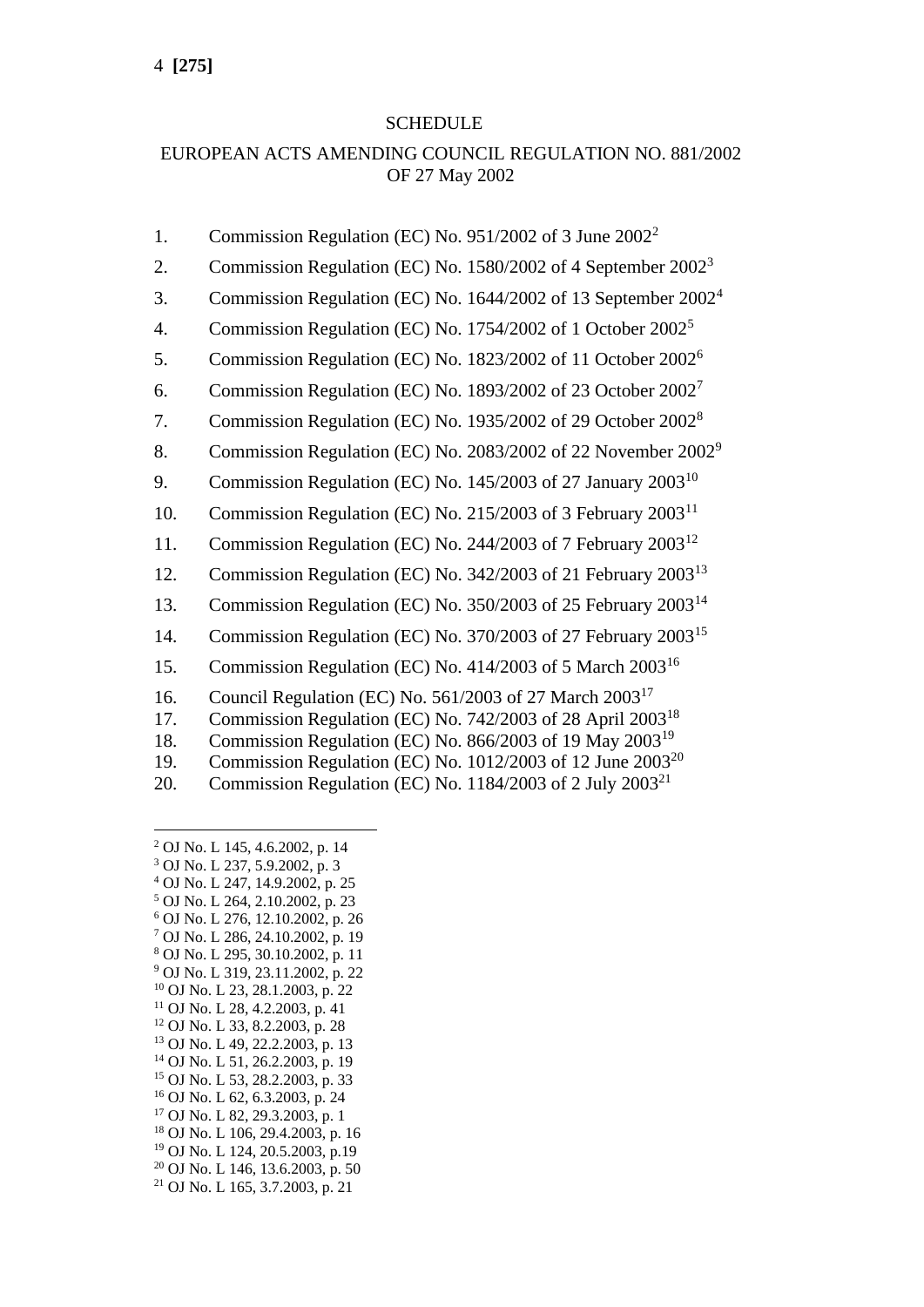- 21. Commission Regulation (EC) No. 1456/2003 of 14 August  $2003^{22}$
- 22. Commission Regulation (EC) No.  $1607/2003$  of 12 September  $2003^{23}$
- 23. Act concerning the conditions of Accession of the Czech Republic, the Republic of Estonia, the Republic of Cyprus, the Republic of Latvia, the Republic of Lithuania, the Republic of Hungary, the Republic of Malta, the Republic of Poland, the Republic of Slovenia and the Slovak Republic and the Adjustments to the Treaties on which the European Union is founded $^{24}$
- 24. Commission Regulation (EC) No. 1724/2003 of 29 September 2003<sup>25</sup>
- 25. Commission Regulation (EC) No. 1991/2003 of 12 November  $2003^{26}$
- 26. Commission Regulation (EC) No. 2049/2003 of 20 November 2003<sup>27</sup>
- 27. Commission Regulation (EC) No. 2157/2003 of 10 December 2003<sup>28</sup>
- 28. Commission Regulation (EC) No. 19/2004 of 7 January 2004<sup>29</sup>
- 29. Commission Regulation (EC) No. 100/2004 of 21 January 2004<sup>30</sup>
- 30. Commission Regulation (EC) No. 180/2004 of 30 January 2004<sup>31</sup>
- 31. Commission Regulation (EC) No. 391/2004 of 1 March 2004<sup>32</sup>
- 32. Commission Regulation (EC) No. 524/2004 of 19 March 2004<sup>33</sup>
- 33. Commission Regulation (EC) No. 667/2004 of 7 April 2004<sup>34</sup>
- 34. Commission Regulation (EC) No. 950/2004 of 6 May 2004<sup>35</sup>
- 35. Commission Regulation (EC) No. 984/2004 of 14 May 2004<sup>36</sup>
- 36. Commission Regulation (EC) No. 1187/2004 of 25 June 2004<sup>37</sup>
- 37. Commission Regulation (EC) No. 1237/2004 of 5 July 2004<sup>38</sup>
- 38. Commission Regulation (EC) No. 1277/2004 of 12 July 2004<sup>39</sup>
- 39. Commission Regulation (EC) No. 1728/2004 of 1 October 2004<sup>40</sup>
- 40. Commission Regulation (EC) No. 1840/2004 of 21 October 2004<sup>41</sup>

 OJ No. L 206, 15.8.2003, p. 27 OJ No. L 229, 13.9.2003, p. 19 OJ No. L 236, 23.9.2003, p. 33 OJ No. L 247, 30.9.2003, p. 18 OJ No. L 295, 13.11.2003, p. 81 OJ No. L 303, 21.11.2003, p. 20 OJ No. L 324, 11.12.2003, p. 17 OJ No. L 4, 8.1.2004, p. 11 OJ No. L 15, 22.1.2004, p. 18 OJ No. L 28, 31.1.2004, p. 15 OJ No. L 64, 2.3.2004, p. 36 OJ No. L 83, 20.3.2004, p. 10 OJ No. L 104, 8.4.2004, p. 110 OJ No. L 173, 7.5.2004, p. 6 OJ No. L 180, 15.5.2004, p. 24 OJ No. L 227, 26.6.2004, p. 19 OJ No. L 235, 6.7.2004, p. 5 OJ No. L 241, 13.7.2004, p. 12 OJ No. L 306, 2.10.2004, p. 13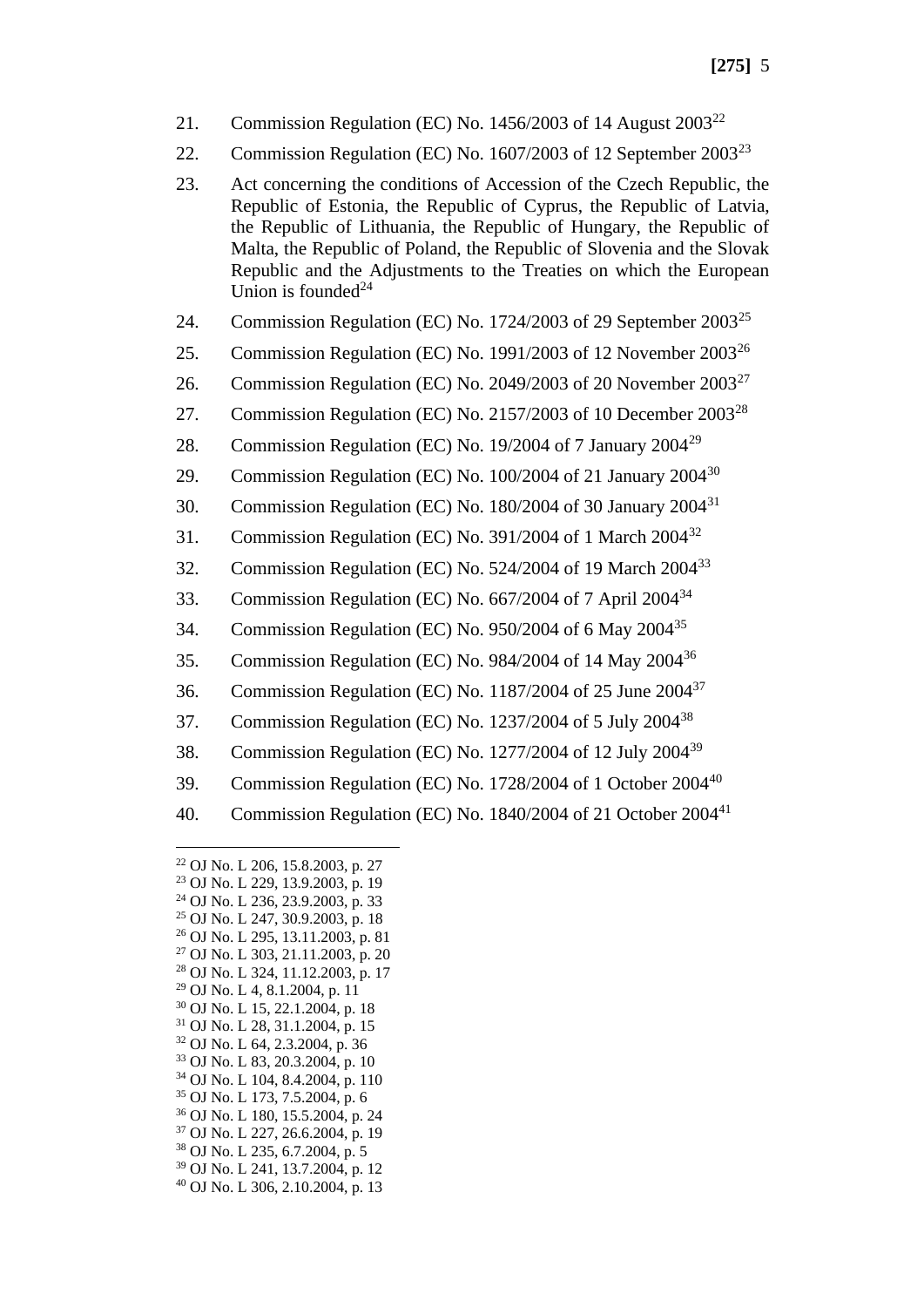| 41. | Commission Regulation (EC) No. 2034/2004 of 26 November 2004 <sup>42</sup>  |
|-----|-----------------------------------------------------------------------------|
| 42. | Commission Regulation (EC) No. 2145/2004 of 15 December 2004 <sup>43</sup>  |
| 43. | Commission Regulation (EC) No. 14/2005 of 5 January 2005 <sup>44</sup>      |
| 44. | Commission Regulation (EC) No. 187/2005 of 2 February 2005 <sup>45</sup>    |
| 45. | Commission Regulation (EC) No. 301/2005 of 23 February 2005 <sup>46</sup>   |
| 46. | Commission Regulation (EC) No. 717/2005 of 11 May 2005 <sup>47</sup>        |
| 47. | Commission Regulation (EC) No. 757/2005 of 18 May 2005 <sup>48</sup>        |
| 48. | Commission Regulation (EC) No. 853/2005 of 3 June 2005 <sup>49</sup>        |
| 49. | Commission Regulation (EC) No. 1190/2005 of 20 July 2005 <sup>50</sup>      |
| 50. | Commission Regulation (EC) No. 1264/2005 of 28 July 2005 <sup>51</sup>      |
| 51. | Commission Regulation (EC) No. 1278/2005 of 2 August 2005 <sup>52</sup>     |
| 52. | Commission Regulation (EC) No. 1347/2005 of 16 August 2005 <sup>53</sup>    |
| 53. | Commission Regulation (EC) No. 1378/2005 of 22 August 2005 <sup>54</sup>    |
| 54. | Commission Regulation (EC) No. 1551/2005 of 22 September 2005 <sup>55</sup> |
| 55. | Commission Regulation (EC) No. 1629/2005 of 5 October 2005 <sup>56</sup>    |
| 56. | Commission Regulation (EC) No. 1690/2005 of 14 October 2005 <sup>57</sup>   |
| 57. | Commission Regulation (EC) No. 1797/2005 of 28 October 2005 <sup>58</sup>   |
| 58. | Commission Regulation (EC) No. 1825/2005 of 9 November 2005 <sup>59</sup>   |
| 59. | Commission Regulation (EC) No. 1956/2005 of 29 November 2005 <sup>60</sup>  |
| 60. | Commission Regulation (EC) No. 2018/2005 of 9 December 2005 <sup>61</sup>   |
| 61. | Commission Regulation (EC) No. 2100/2005 of 20 December 2005 <sup>62</sup>  |
| 62. | Commission Regulation (EC) No. 76/2006 of 17 January 2006 <sup>63</sup>     |
|     |                                                                             |

 OJ No. L 322, 23.10.2004, p. 5 OJ No. L 353, 27.11.2004, p. 11 OJ No. L 370, 17.12.2004, p. 6 OJ No. L 5, 7.1.2005, p. 10 OJ No. L 31, 4.2.2005, p. 4 OJ No. L 51, 24.2.2005, p. 15 OJ No. L 121, 13.5.2005, p. 62 OJ No. L 126, 19.5.2005, p. 38 OJ No. L 141, 4.6.2005, p. 8 OJ No. L 193, 23.7.2005, p. 27 OJ No. L 201, 2.8.2005, p. 29 OJ No. L 202, 3.8.2005, p. 34 OJ No. L 212, 17.8.2005, p. 26 OJ No. L 219, 24.8.2005, p. 27 OJ No. L 247, 23.9.2005, p. 30 OJ No. L 260, 6.10.2005, p. 9 OJ No. L 271, 15.10.2005, p. 31 OJ No. L 288, 29.10.2005, p. 44 OJ No. L 294, 10.11.2005, p. 5 OJ No. L 314, 30.11.2005, p. 14 OJ No. L 324, 10.12.2005, p. 21 OJ No. L 335, 21.12.2005, p. 34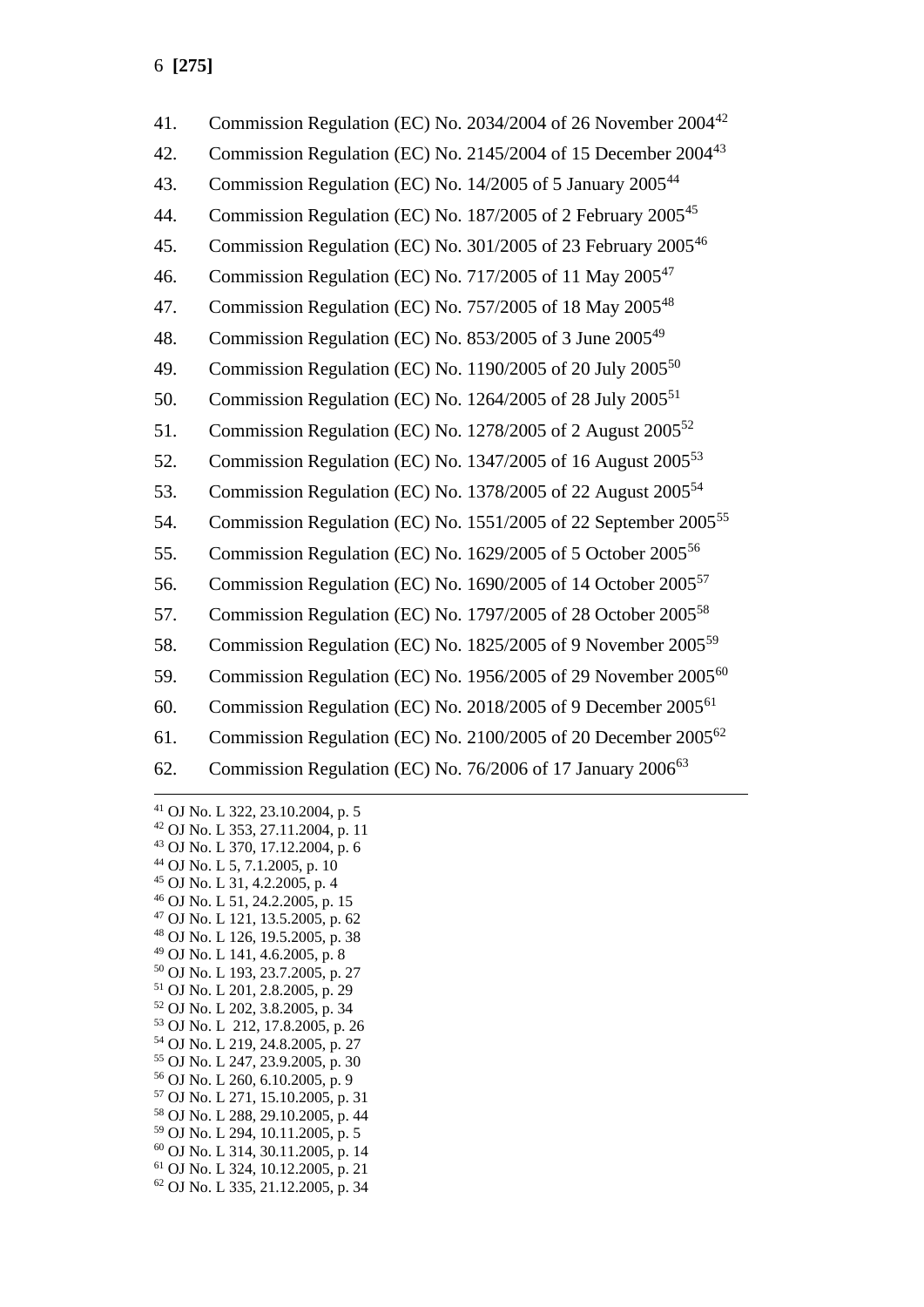| 63. | Commission Regulation (EC) No. 142/2006 of 26 January 2006 <sup>64</sup>   |
|-----|----------------------------------------------------------------------------|
| 64. | Commission Regulation (EC) No. 246/2006 of 10 February 2006 <sup>65</sup>  |
| 65. | Commission Regulation (EC) No. 357/2006 of 28 February 2006 <sup>66</sup>  |
| 66. | Commission Regulation (EC) No. 674/2006 of 28 April 2006 <sup>67</sup>     |
| 67. | Commission Regulation (EC) No. 1189/2006 of 3 August 2006 <sup>68</sup>    |
| 68. | Commission Regulation (EC) No. 1210/2006 of 9 August 2006 <sup>69</sup>    |
| 69. | Commission Regulation (EC) No. 1217/2006 of 10 August 2006 <sup>70</sup>   |
| 70. | Commission Regulation (EC) No. 1228/2006 of 14 August 2006 <sup>71</sup>   |
| 71. | Commission Regulation (EC) No. 1286/2006 of 29 August 2006 <sup>72</sup>   |
| 72. | Commission Regulation (EC) No. 1508/2006 of 11 October 2006 <sup>73</sup>  |
| 73. | Commission Regulation (EC) No. 1685/2006 of 14 November 2006 <sup>74</sup> |
| 74. | Commission Regulation (EC) No. 1823/2006 of 12 December 2006 <sup>75</sup> |
| 75. | Council Regulation (EC) No. 1791/2006 of 20 November 2006 <sup>76</sup>    |
| 76. | Commission Regulation (EC) No. 14/2007 of 10 January 2007 <sup>77</sup>    |
| 77. | Commission Regulation (EC) No. 492/2007 of 3 May 2007 <sup>78</sup>        |
| 78. | Commission Regulation (EC) No. 507/2007 of 8 May 2007 <sup>79</sup>        |
| 79. | Commission Regulation (EC) No. 553/2007 of 22 May 2007 <sup>80</sup>       |
| 80. | Commission Regulation (EC) No. 639/2007 of 8 June 2007 <sup>81</sup>       |
| 81. | Commission Regulation (EC) No. 732/2007 of 26 June 2007 <sup>82</sup>      |
| 82. | Commission Regulation (EC) No. 760/2007 of 29 June 2007 <sup>83</sup>      |
| 83. | Commission Regulation (EC) No. 844/2007 of 17 July 200784                  |
| 84. | Commission Regulation (EC) No. 859/2007 of 20 July 200785                  |
|     |                                                                            |

 OJ No. L 12, 18.1.2006, p. 7 OJ No. L 23, 27.1.2006, p. 55 OJ No. L 40, 11.2.2006, p. 13 OJ No. L 59, 1.3.2006, p. 35 OJ No. L 116, 29.4.2006, p. 58 OJ No. L 214, 4.8.2006, p. 21 OJ No. L 219, 10.8.2006, p. 14 OJ No. L 220, 11.8.2006, p. 9 OJ No. L 222.15.8.2006, p. 6 OJ No. L 235, 30.8.2006, p. 14 OJ No. L 280, 12.10.2006, p. 12 OJ No. L 314, 15.11.2006, p. 24 OJ No. L 351, 13.12.2006, p. 9 OJ No. L 363, 20.12.2006, p. 1 OJ No. L 6, 11.1.2007, p. 6 OJ No. L 116, 4.5.2007, p. 5 OJ No. L 119, 9.5.2007, p. 27 OJ No. L 131, 23.5.2007, p. 16 OJ No. L 148, 9.6.2007, p. 5 OJ No. L 166, 28.6.2007, p. 13 OJ No. L 172, 30.6.2007, p. 50 OJ No. L 186, 18.7.2007, p. 24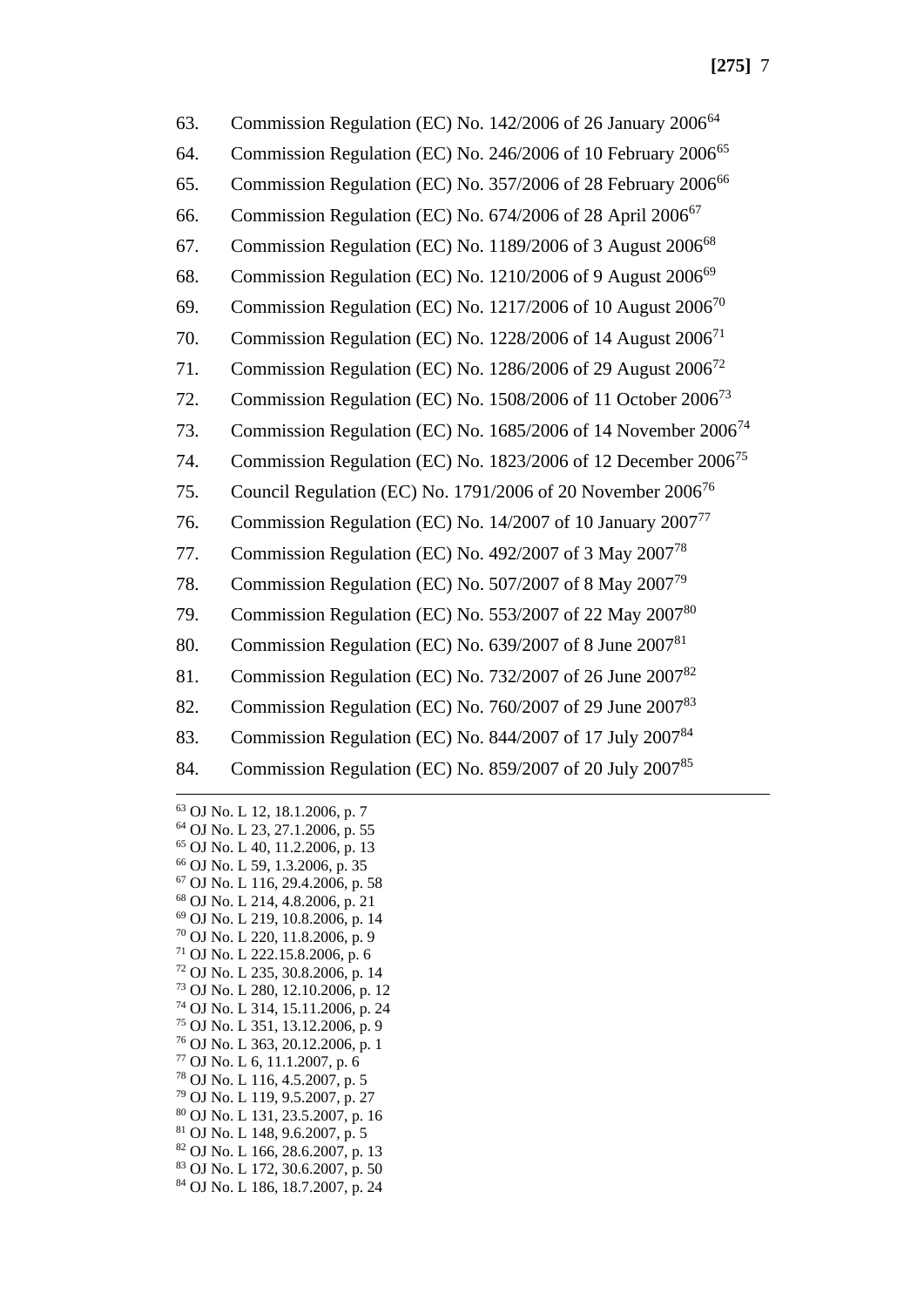| 85.  | Commission Regulation (EC) No. 969/2007 of 17 August 2007 <sup>86</sup>     |
|------|-----------------------------------------------------------------------------|
| 86.  | Commission Regulation (EC) No. 996/2007 of 28 August 2007 <sup>87</sup>     |
| 87.  | Commission Regulation (EC) No. 1025/2007 of 3 September 200788              |
| 88.  | Commission Regulation (EC) No. 1104/2007 of 25 September 200789             |
| 89.  | Commission Regulation (EC) No. 1239/2007 of 23 October 2007 <sup>90</sup>   |
| 90.  | Commission Regulation (EC) No. 1291/2007 of 31 October 2007 <sup>91</sup>   |
| 91.  | Commission Regulation (EC) No. 1389/2007 of 26 November 200792              |
| 92.  | Commission Regulation (EC) No. 46/2008 of 18 January 2008 <sup>93</sup>     |
| 93.  | Commission Regulation (EC) No. 59/2008 of 24 January 2008 <sup>94</sup>     |
| 94.  | Commission Regulation (EC) No. 198/2008 of 3 March 2008 <sup>95</sup>       |
| 95.  | Commission Regulation (EC) No. 220/2008 of 11 March 2008 <sup>96</sup>      |
| 96.  | Commission Regulation (EC) No. 374/2008 of 24 April 2008 <sup>97</sup>      |
| 97.  | Commission Regulation (EC) No. 400/2008 of 5 May 2008 <sup>98</sup>         |
| 98.  | Commission Regulation (EC) No. 580/2008 of 18 June 2008 <sup>99</sup>       |
| 99.  | Commission Regulation (EC) No. 678/2008 of 16 July 2008 <sup>100</sup>      |
| 100. | Commission Regulation (EC) No. 803/2008 of 8 August 2008 <sup>101</sup>     |
| 101. | Commission Regulation (EC) No. 974/2008 of 2 October 2008 <sup>102</sup>    |
| 102. | Commission Regulation (EC) No. 1109/2008 of 6 November 2008 <sup>103</sup>  |
| 103. | Commission Regulation (EC) No. 1190/2008 of 28 November 2008 <sup>104</sup> |
| 104. | Commission Regulation (EC) No. 1314/2008 of 19 December 2008 <sup>105</sup> |
| 105. | Commission Regulation (EC) No. 1330/2008 of 22 December 2008 <sup>106</sup> |
| 106. | Commission Regulation (EC) No. 184/2009 of 6 March 2009 <sup>107</sup>      |
|      |                                                                             |

 OJ No. L 190, 21.7.2007, p. 7 OJ No. L 215, 18.8.2007, p. 6 OJ No. L 224, 29.8.2007, p. 3 OJ No. L 231, 4.9.2007, p. 4 OJ No. L 250, 26.9.2007, p. 3 OJ No. L 280, 24.10.2007, p. 11 OJ No. L 287, 1.11.2007, p. 12 OJ No. L 310, 28.11.2007, p. 6 OJ No. L 16, 19.1.2008, p. 11 OJ No. L 22, 25.1.2008, p. 4 OJ No. L 59, 4.3.2008, p. 10 OJ No. L 68, 12.3.2008, p. 11 OJ No. L 113, 25.4.2008, p. 15 OJ No. L 118, 6.5.2008, p. 14 OJ No. L 161, 20.6.2008, p. 25 OJ No. L 189, 17.7.2008, p. 23 OJ No. L 214, 9.8.2008, p. 52 OJ No. L 265, 4.10.2008, p. 10 OJ No. L 299, 8.11.2008, p. 23 OJ No. L 322, 2.12.2008, p. 25 OJ No. L 344, 20.12.2008, p. 64 OJ No. L 345, 23.12.2008, p. 60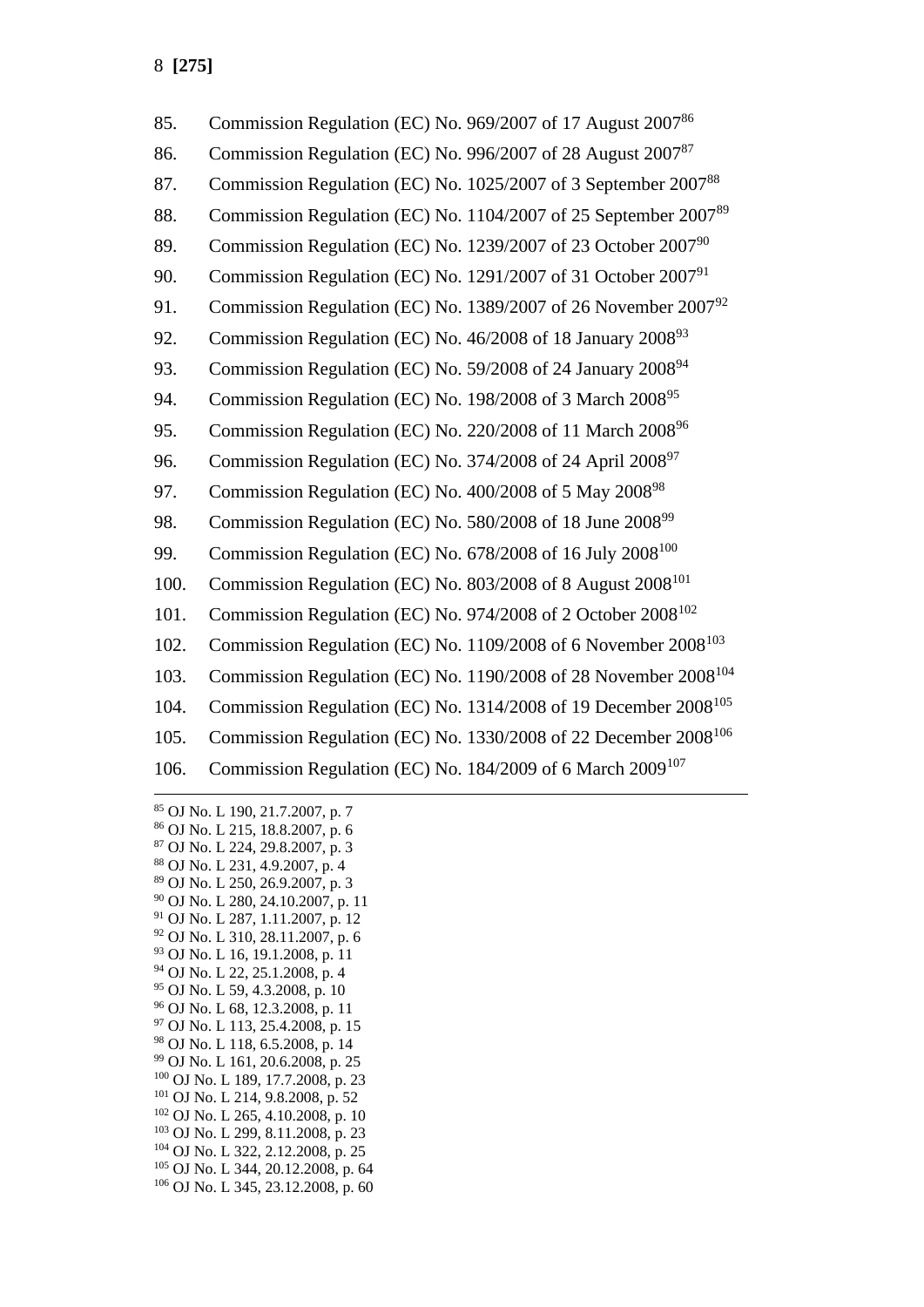107. Commission Regulation (EC) No. 265/2009 of 31 March 2009<sup>108</sup> 108. Commission Regulation (EC) No. 344/2009 of 24 April 2009<sup>109</sup> 109. Commission Regulation (EC) No. 490/2009 of 10 June 2009<sup>110</sup> 110. Commission Regulation (EC) No. 574/2009 of 30 June 2009<sup>111</sup> 111. Commission Regulation (EC) No. 601/2009 of 9 July 2009<sup>112</sup> 112. Commission Regulation (EC) No. 678/2009 of 27 July 2009<sup>113</sup> 113. Commission Regulation (EC) No. 732/2009 of 10 August 2009<sup>114</sup> 114. Commission Regulation (EC) No. 774/2009 of 25 August 2009<sup>115</sup> 115. Commission Regulation (EC) No. 937/2009 of 7 October 2009<sup>116</sup> 116. Commission Regulation (EC) No. 954/2009 of 13 October 2009<sup>117</sup> 117. Commission Regulation (EC) No. 1033/2009 of 28 October 2009<sup>118</sup> 118. Commission Regulation (EC) No. 1102/2009 of 16 November 2009<sup>119</sup> 119. Commission Regulation (EU) No. 1220/2009 of 14 December 2009<sup>120</sup> 120. Council Regulation (EU) No. 1286/2009 of 22 December 2009<sup>121</sup> 121. Commission Regulation (EU) No. 70/2010 of 25 January 2010<sup>122</sup> 122. Commission Regulation (EU) No. 110/2010 of 5 February 2010<sup>123</sup> 123. Commission Regulation (EU) No. 207/2010 of 10 March 2010<sup>124</sup> 124. Commission Regulation (EU) No. 262/2010 of 24 March 2010<sup>125</sup> 125. Commission Regulation (EU) No. 290/2010 of 6 April 2010<sup>126</sup> 126. Commission Regulation (EU) No. 318/2010 of 16 April  $2010^{127}$ 127. Commission Regulation (EU) No. 366/2010 of 28 April  $2010^{128}$ 128. Commission Regulation (EU) No. 372/2010 of 30 April  $2010^{129}$ 

 OJ No. L 63, 7.3.2009, p. 11 OJ No. L 89, 1.4.2009, p. 6 OJ No. L 105, 25.4.2009, p. 3 OJ No. L 148, 11.6.2009, p. 12 OJ No. L 172, 2.7.2009, p. 7 OJ No. L 179, 10.7.2009, p. 54 OJ No. L 196, 28.7.2009, p. 8 OJ No. L 208, 12.8.2009, p. 3 OJ No. L 223, 26.8.2009, p. 24 OJ No. L 264, 8.10.2009, p. 7 OJ No. L 269, 14.10.2009, p. 20 OJ No. L 283, 30.10.2009, p. 51 OJ No. L 303, 18.11.2009, p. 39 OJ No. L 328, 15.12.2009, p. 66 OJ No. L 346, 23.12.2009, p. 42 OJ No. L 20, 26.1.2010, p. 1 OJ No. L 36, 9.2.2010, p. 9 OJ No. L 63, 12.3.2010, p. 1 OJ No. L 80, 26.3.2010, p. 40 OJ No. L 87, 7.4.2010, p. 29 OJ No. L 97, 17.4.2010, p. 10 OJ No. L 107, 29.4.2010, p. 12 OJ No. L 110, 1.5.2010, p. 22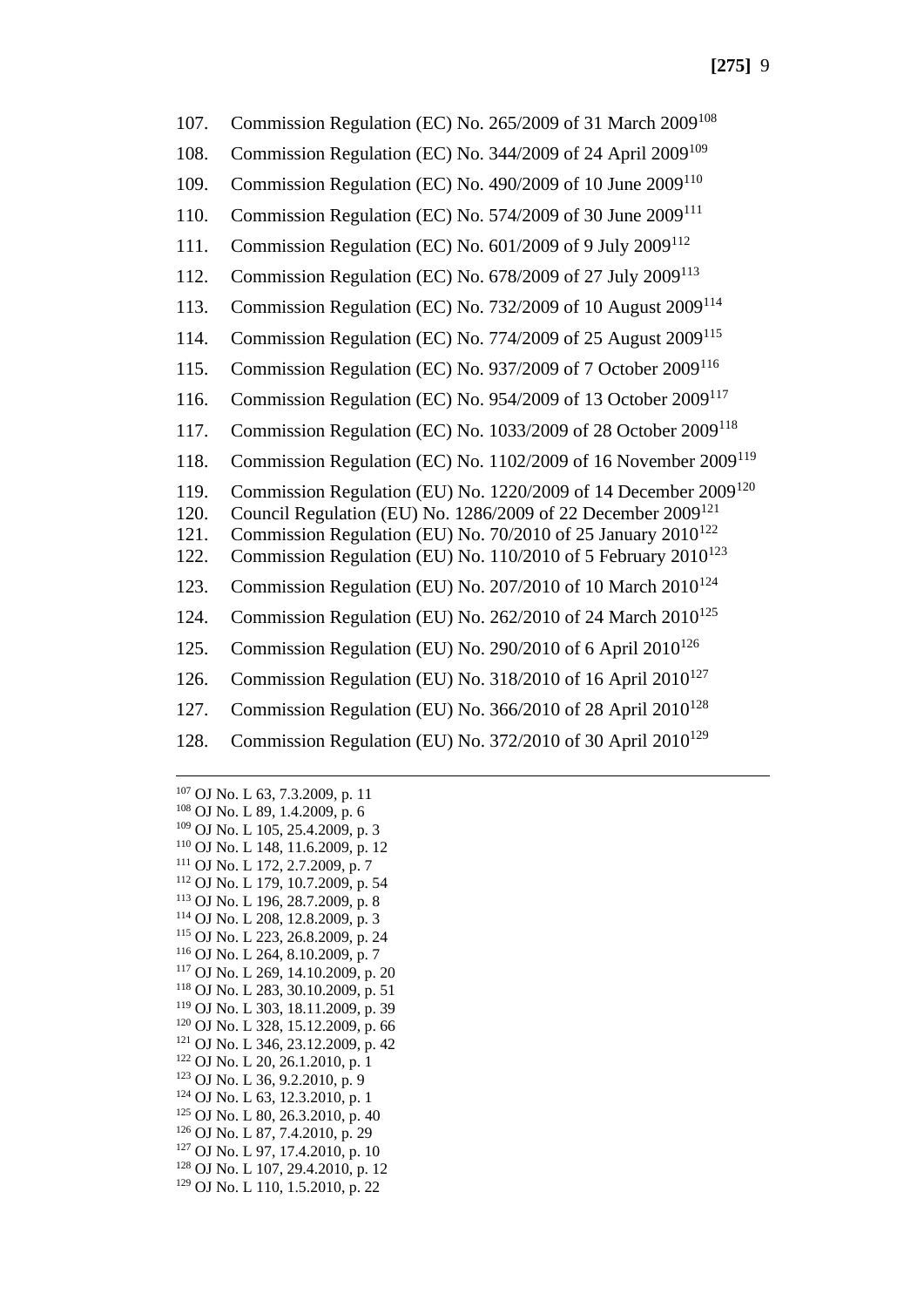| 129. | Commission Regulation (EU) No. 417/2010 of 12 May 2010 <sup>130</sup>            |
|------|----------------------------------------------------------------------------------|
| 130. | Commission Regulation (EU) No. 450/2010 of 21 May 2010 <sup>131</sup>            |
| 131. | Commission Regulation (EU) No. 507/2010 of 11 June 2010 <sup>132</sup>           |
| 132. | Commission Regulation (EU) No. 586/2010 of 2 July 2010 <sup>133</sup>            |
| 133. | Commission Regulation (EU) No. 663/2010 of 23 July 2010 <sup>134</sup>           |
| 134. | Commission Regulation (EU) No. 681/2010 of 29 July 2010 <sup>135</sup>           |
| 135. | Commission Regulation (EU) No. 713/2010 of 9 August 2010 <sup>136</sup>          |
| 136. | Commission Regulation (EU) No. 787/2010 of 3 September 2010 <sup>137</sup>       |
| 137. | Commission Regulation (EU) No. 835/2010 of 22 September 2010 <sup>138</sup>      |
| 138. | Commission Regulation (EU) No. 851/2010 of 27 September 2010 <sup>139</sup>      |
| 139. | Commission Regulation (EU) No. 906/2010 of 11 October 2010 <sup>140</sup>        |
| 140. | Commission Regulation (EU) No. 1001/2010 of 5 November 2010 <sup>141</sup>       |
| 141. | Commission Regulation (EU) No. 1027/2010 of 11 November 2010 <sup>142</sup>      |
| 142. | Commission Regulation (EU) No. 1138/2010 of 7 December 2010 <sup>143</sup>       |
| 143. | Commission Regulation (EU) No. 1139/2010 of 7 December 2010 <sup>144</sup>       |
| 144. | Commission Regulation (EU) No. 1204/2010 of 16 December 2010 <sup>145</sup>      |
| 145. | Commission Regulation (EU) No. 36/2011 of 18 January 2011 <sup>146</sup>         |
| 146. | Commission Regulation (EU) No. 98/2011 of 3 February 2011 <sup>147</sup>         |
| 147. | Commission Regulation (EU) No. 178/2011 of 24 February 2011 <sup>148</sup>       |
| 148. | Commission Regulation (EU) No. 260/2011 of 16 March 2011 <sup>149</sup>          |
| 149. | Commission Implementing Regulation (EU) No. 317/2011 of 31 March<br>$2011^{150}$ |
|      |                                                                                  |

<sup>130</sup> OJ No. L 119, 13.5.2010, p. 14 <sup>131</sup> OJ No. L 127, 26.5.2010, p. 8 <sup>132</sup> OJ No. L 149, 15.6.2010, p. 5 <sup>133</sup> OJ No. L 169, 3.7.2010, p. 3 <sup>134</sup> OJ No. L 193, 24.7.2010, p. 6 <sup>135</sup> OJ No. L 198, 30.7.2010, p. 7 <sup>136</sup> OJ No. L 209, 10.8.2010, p. 14 <sup>137</sup> OJ No. L 234, 4.9.2010, p. 11 <sup>138</sup> OJ No. L 249, 23.9.2010, p. 1 <sup>139</sup> OJ No. L 253, 28.9.2010, p. 46 <sup>140</sup> OJ No. L 268, 12.10.2010, p. 21 <sup>141</sup> OJ No. L 290, 6.11.2010, p. 33 <sup>142</sup> OJ No. L 296, 13.11.2010, p. 13 <sup>143</sup> OJ No. L 322, 8.12.2010, p. 4 <sup>144</sup> OJ No. L 322, 8.12.2010, p. 6 <sup>145</sup> OJ No. L 333, 17.12.2010, p. 45 <sup>146</sup> OJ No. L 14, 19.1.2011, p. 11 <sup>147</sup> OJ No. L 30, 4.2.2011, p. 29 <sup>148</sup> OJ No. L 51, 25.2.2011, p. 10 <sup>149</sup> OJ No. L 70, 17.3.2011, p. 33 <sup>150</sup> OJ No. L 86, 1.4.2011, p. 63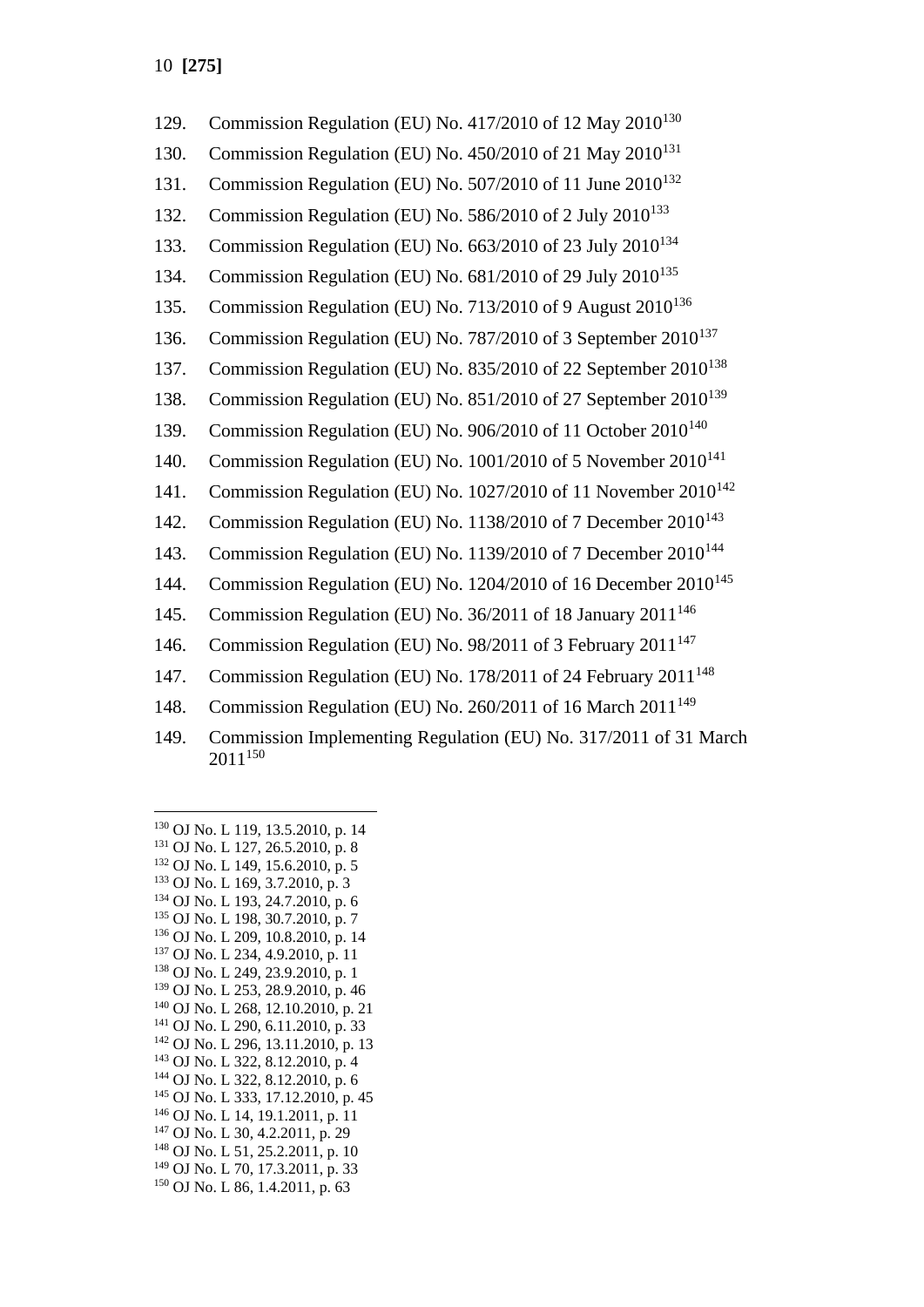- 150. Commission Implementing Regulation (EU) No. 480/2011 of 18 May 2011<sup>151</sup>
- 151. Commission Implementing Regulation (EU) No. 577/2011 of 16 June 2011<sup>152</sup>
- 152. Commission Implementing Regulation (EU) No. 597/2011 of 21 June 2011<sup>153</sup>
- 153. Commission Implementing Regulation (EU) No. 621/2011 of 24 June  $2011^{154}$
- 154. Commission Implementing Regulation (EU) No. 640/2011 of 30 June 2011<sup>155</sup>
- 155. Commission Implementing Regulation (EU) No. 748/2011 of 28 July 2011<sup>156</sup>
- 156. Council Regulation (EU) No. 754/2011 of 1 August 2011<sup>157</sup>
- 157. Commission Implementing Regulation (EU) No. 796/2011 of 8 August 2011<sup>158</sup>
- 158. Commission Implementing Regulation (EU) No. 853/2011 of 24 August 2011<sup>159</sup>
- 159. Commission Implementing Regulation (EU) No. 876/2011 of 1 September  $2011^{160}$
- 160. Commission Implementing Regulation (EU) No. 960/2011 of 26 September  $2011^{161}$
- 161. Commission Implementing Regulation (EU) No. 1024/2011 of 14 October  $2011^{162}$
- 162. Commission Implementing Regulation (EU) No. 1081/2011 of 25 October  $2011^{163}$
- 163. Commission Implementing Regulation (EU) No. 1285/2011 of 8 December  $2011^{164}$
- 164. Commission Implementing Regulation (EU) No. 15/2012 of 10 January 2012<sup>165</sup>

<sup>151</sup> OJ No. L 132, 19.5.2011, p. 6 <sup>152</sup> OJ No. L 159, 17.6.2011, p. 69 <sup>153</sup> OJ No. L 162, 22.6.2011, p. 3 <sup>154</sup> OJ No. L 166, 25.6.2011, p. 18 <sup>155</sup> OJ No. L 173, 1.7.2011, p. 1 <sup>156</sup> OJ No. L 198, 30.7.2011, p. 1 <sup>157</sup> OJ No. L 199, 2.8.2011, p. 23 <sup>158</sup> OJ No. L 205, 10.8.2011, p. 1 <sup>159</sup> OJ No. L 219, 25.8.2011, p. 3 <sup>160</sup> OJ No. L 227, 2.9.2011, p. 11  $161$  OJ No. L 252, 28, 9, 2011, p. 8 <sup>162</sup> OJ No. L 270, 15.10.2011, p. 24 <sup>163</sup> OJ No. L 280, 27.10.2011, p. 17 <sup>164</sup> OJ No. L 328, 10.12.2011, p. 34 <sup>165</sup> OJ No. L 8, 12.1.2012, p. 27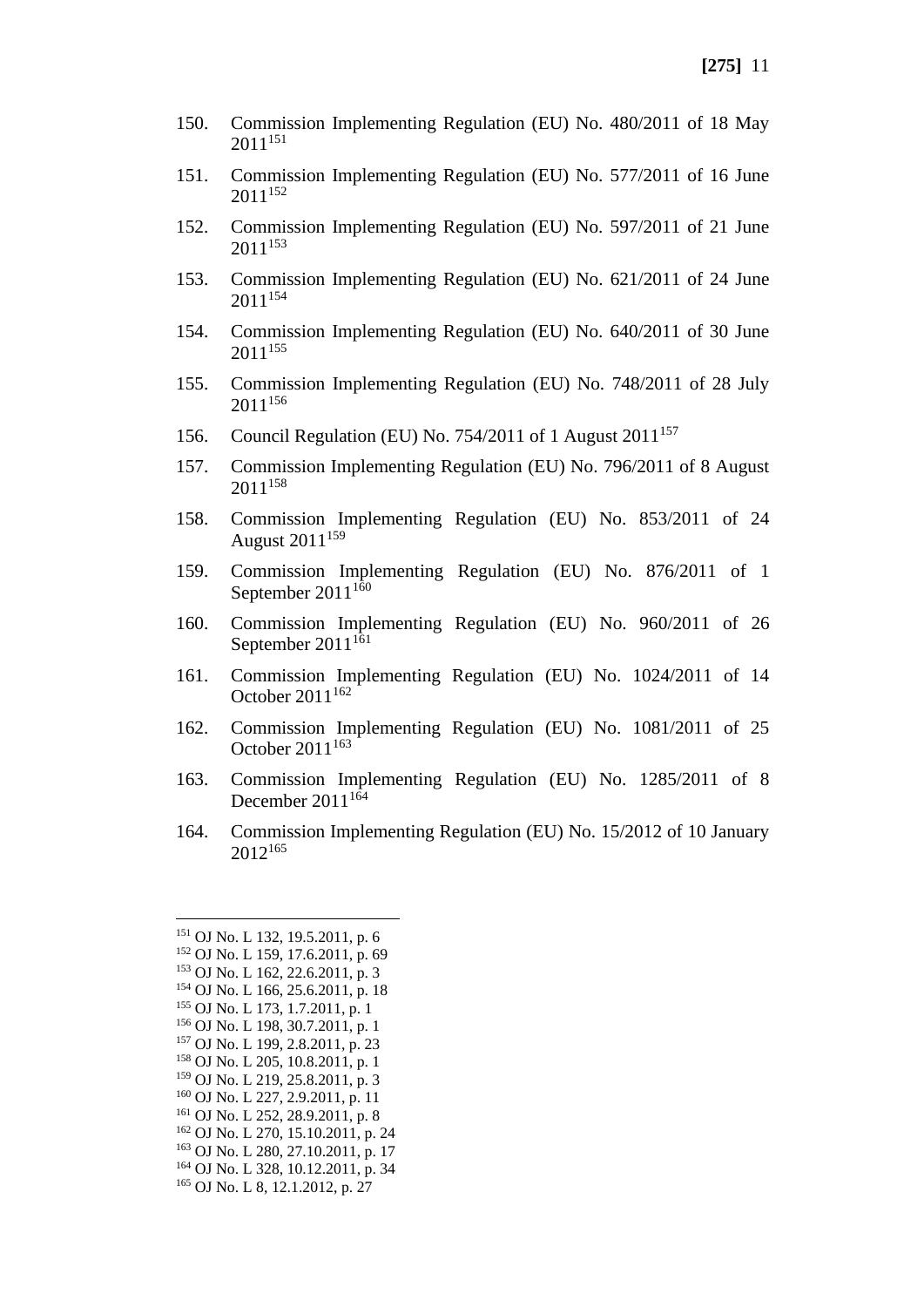- 165. Commission Implementing Regulation (EU) No. 34/2012 of 17 January <sup>166</sup>
- 166. Commission Implementing Regulation (EU) No. 97/2012 of 6 February <sup>167</sup>
- 167. Commission Implementing Regulation (EU) No. 177/2012 of 1 March <sup>168</sup>
- 168. Commission Implementing Regulation (EU) No. 215/2012 of 13 March <sup>169</sup>
- 169. Commission Implementing Regulation (EU) No. 253/2012 of 22 March <sup>170</sup>
- 170. Commission Implementing Regulation (EU) No. 316/2012 of 12 April <sup>171</sup>
- 171. Commission Implementing Regulation (EU) No. 335/2012 of 19 April 2012<sup>172</sup>
- 172. Commission Implementing Regulation (EU) No. 403/2012 of 10 May <sup>173</sup>
- 173. Commission Implementing Regulation (EU) No. 415/2012 of 15 May <sup>174</sup>
- 174. Commission Implementing Regulation (EU) No. 598/2012 of 5 July <sup>175</sup>
- 175. Commission Implementing Regulation (EU) No. 619/2012 of 10 July <sup>176</sup>
- 176. Commission Implementing Regulation (EU) No. 632/2012 of 12 July <sup>177</sup>
- 177. Commission Implementing Regulation (EU) No. 706/2012 of 1 August <sup>178</sup>
- 178. Commission Implementing Regulation (EU) No. 718/2012 of 7 August <sup>179</sup>
- 179. Commission Implementing Regulation (EU) No. 803/2012 of 7 September 2012<sup>180</sup>

- OJ No. L 179, 11.7.2012, p. 11
- OJ No. L 182, 13.7.2012, p. 31

OJ No. L 244, 8.9.2012, p. 5

OJ No. L 15, 18.1.2012, p. 1

OJ No. L 35, 8.2.2012, p. 4

OJ No. L 61, 2.3.2012, p. 10

OJ No. L 74, 14.3.2012, p. 4

 OJ No. L 84, 23.3.2012, p. 23 OJ No. L 103, 13.4.2012, p. 42

OJ No. L 108, 20.4.2012, p. 9

OJ No. L 124, 11.5.2012, p. 32

OJ No. L 128, 16.5.2012, p. 7

OJ No. L 176, 6.7.2012, p. 59

OJ No. L 206, 2.8.2012, p. 7

OJ No. L 211, 8.8.2012, p. 1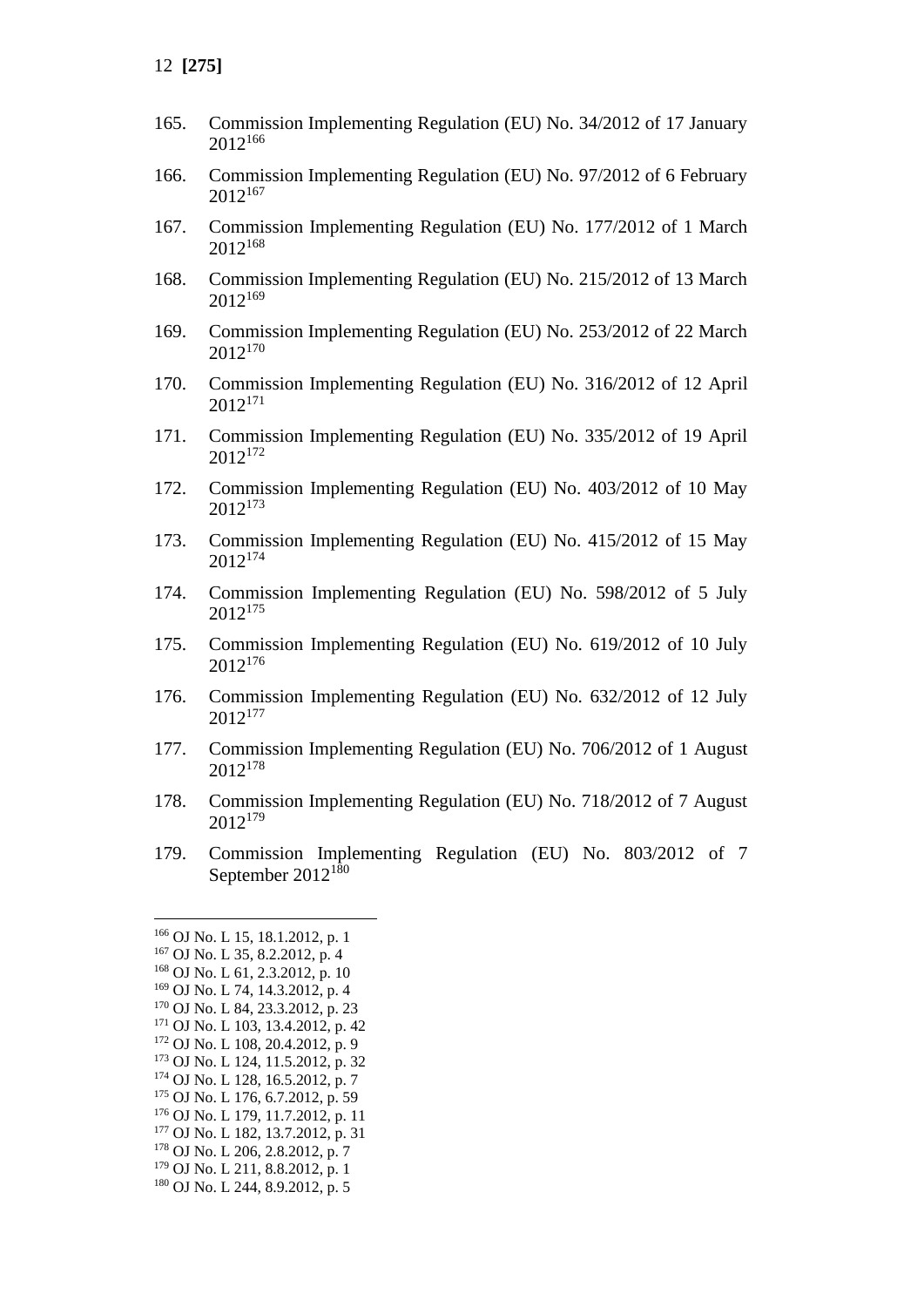- 180. Commission Implementing Regulation (EU) No. 807/2012 of 11 September  $2012^{181}$
- 181. Commission Implementing Regulation (EU) No. 921/2012 of 8 October 2012<sup>182</sup>
- 182. Commission Implementing Regulation (EU) No. 933/2012 of 11 October 2012<sup>183</sup>
- 183. Commission Implementing Regulation (EU) No. 1002/2012 of 29 October 2012<sup>184</sup>
- 184. Commission Implementing Regulation (EU) No. 1142/2012 of 3 December 2012<sup>185</sup>
- 185. Commission Implementing Regulation (EU) No. 1155/2012 of 5 December  $2012^{186}$
- 186. Commission Implementing Regulation (EU) No. 1187/2012 of 11 December 2012<sup>187</sup>
- 187. Commission Implementing Regulation (EU) No. 60/2013 of 23 January 2013<sup>188</sup>
- 188. Commission Implementing Regulation (EU) No. 123/2013 of 12 February 2013<sup>189</sup>
- 189. Commission Implementing Regulation (EU) No. 132/2013 of 15 February 2013<sup>190</sup>
- 190. Commission Implementing Regulation (EU) No. 180/2013 of 1 March 2013<sup>191</sup>
- 191. Commission Implementing Regulation (EU) No. 242/2013 of 18 March 2013<sup>192</sup>
- 192. Commission Implementing Regulation (EU) No. 290/2013 of 26 March 2013<sup>193</sup>
- 193. Commission Implementing Regulation (EU) No. 309/2013 of 3 April 2013<sup>194</sup>
- 194. Commission Implementing Regulation (EU) No. 439/2013 of 13 May 2013<sup>195</sup>

<sup>181</sup> OJ No. L 246, 12.9.2012, p. 1 <sup>182</sup> OJ No. L 274, 9.10.2012, p. 20 <sup>183</sup> OJ No. L 278, 12.10.2012, p. 11 <sup>184</sup> OJ No. L 300, 30.10.2012, p. 43 <sup>185</sup> OJ No. L 332, 4.12.2012, p. 12 <sup>186</sup> OJ No. L 335, 7.12.2012, p. 40 <sup>187</sup> OJ No. L 338, 12.12.2012, p. 23 <sup>188</sup> OJ No. L 21, 24.1.2013, p. 23 <sup>189</sup> OJ No. L 42, 13.2.2013, p. 18 <sup>190</sup> OJ No. L 45, 16.2.2013, p. 6 <sup>191</sup> OJ No. L 59, 2.3.2013, p. 1 <sup>192</sup> OJ No. L 75, 19.3.2013, p. 25 <sup>193</sup> OJ No. L 87, 27.3.2013, p. 2 <sup>194</sup> OJ No. L 94, 4.4.2013, p. 4 <sup>195</sup> OJ No. L 129, 14.5.2013, p. 34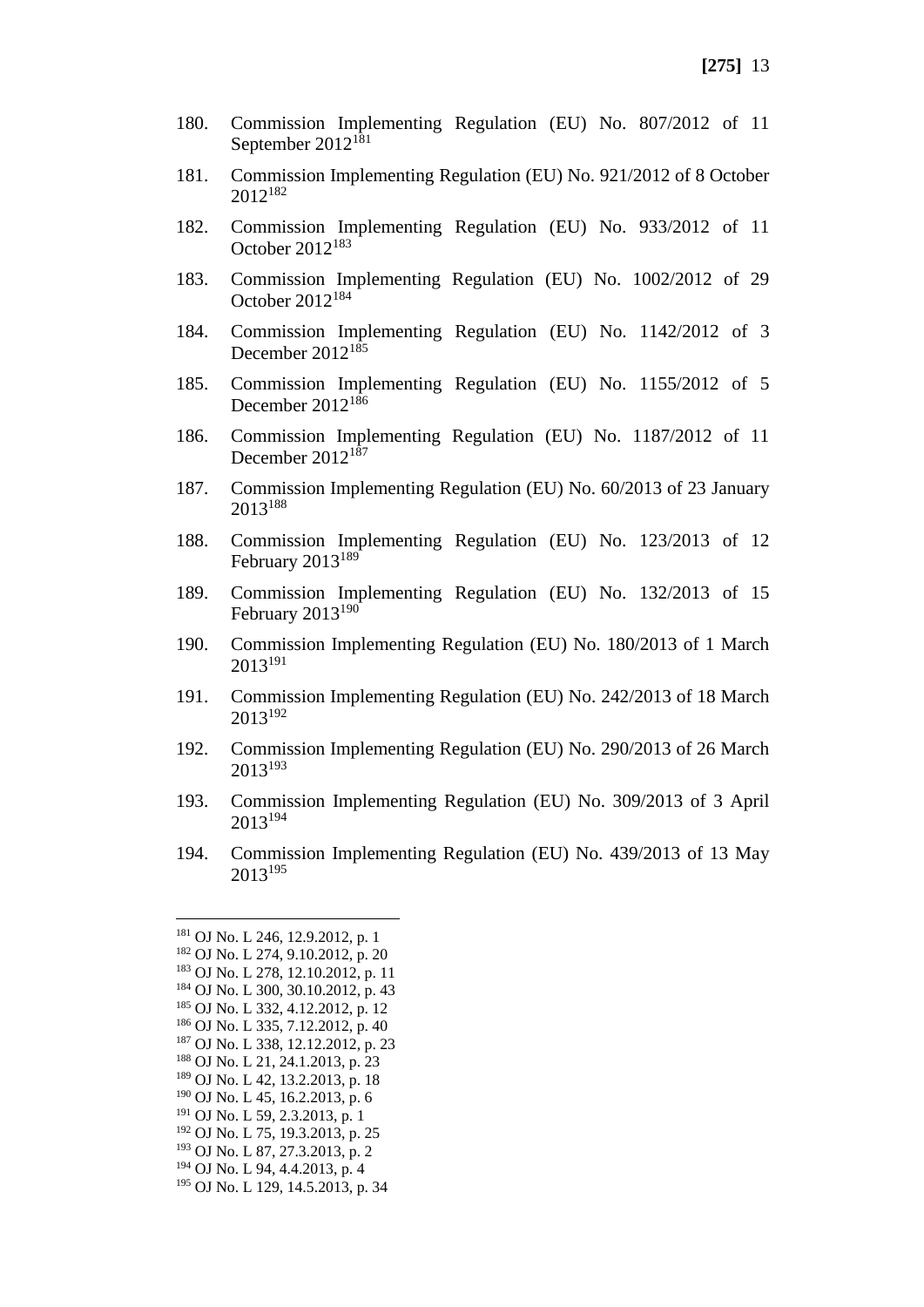- 195. Council Regulation (EU) No. 517/2013 of 13 May 2013<sup>196</sup>
- 196. Council Regulation (EU) No. 596/2013 of 24 June 2013<sup>197</sup>
- 197. Commission Implementing Regulation (EU) No. 632/2013 of 28 June 2013<sup>198</sup>
- 198. Commission Implementing Regulation (EU) No. 652/2013 of 9 July 2013<sup>199</sup>
- 199. Commission Implementing Regulation (EU) No. 682/2013 of 17 July 2013<sup>200</sup>
- 200. Commission Implementing Regulation (EU) No. 731/2013 of 29 July 2013<sup>201</sup>
- 201. Commission Implementing Regulation (EU) No. 754/2013 of 5 August 2013<sup>202</sup>
- 202. Commission Implementing Regulation (EU) No. 831/2013 of 29 August  $2013^{203}$
- 203. Commission Implementing Regulation (EU) No. 852/2013 of 3 September  $2013^{204}$
- 204. Commission Implementing Regulation (EU) No. 880/2013 of 13 September  $2013^{205}$
- 205. Commission Implementing Regulation (EU) No. 895/2013 of 18 September 2013<sup>206</sup>
- 206. Commission Implementing Regulation (EU) No. 943/2013 of 1 October 2013<sup>207</sup>
- 207. Commission Implementing Regulation (EU) No. 965/2013 of 9 October 2013<sup>208</sup>
- 208. Commission Implementing Regulation (EU) No. 996/2013 of 17 October 2013<sup>209</sup>
- 209. Commission Implementing Regulation (EU) No. 1091/2013 of 4 November 2013<sup>210</sup>
- 210. Commission Implementing Regulation (EU) No. 1267/2013 of 5 December  $2013^{211}$

- <sup>205</sup> OJ No. L 245, 14.9.2013, p. 7
- <sup>206</sup> OJ No. L 249, 19.9.2013, p. 1
- <sup>207</sup> OJ No. L 261, 3.10.2013, p. 3

<sup>209</sup> OJ No. L 277, 18.10.2013, p. 1

<sup>196</sup> OJ No. L 158, 10.6.2013, p. 1

<sup>197</sup> OJ No. L 172, 25.6.2013, p. 1 <sup>198</sup> OJ No. L 179, 29.6.2013, p. 85

<sup>199</sup> OJ No. L 189, 10.7.2013, p. 4

<sup>200</sup> OJ No. L 195, 18.7.2013, p. 18

<sup>201</sup> OJ No. L 203, 30.7.2013, p. 10 <sup>202</sup> OJ No. L 210, 6.8.2013, p. 24

<sup>203</sup> OJ No. L 233, 31.8.2013, p. 1

<sup>204</sup> OJ No. L 235, 4.9.2013, p. 8

<sup>208</sup> OJ No. L 268, 10.10.2013, p. 7

<sup>210</sup> OJ No. L 293, 5.11.2013, p. 36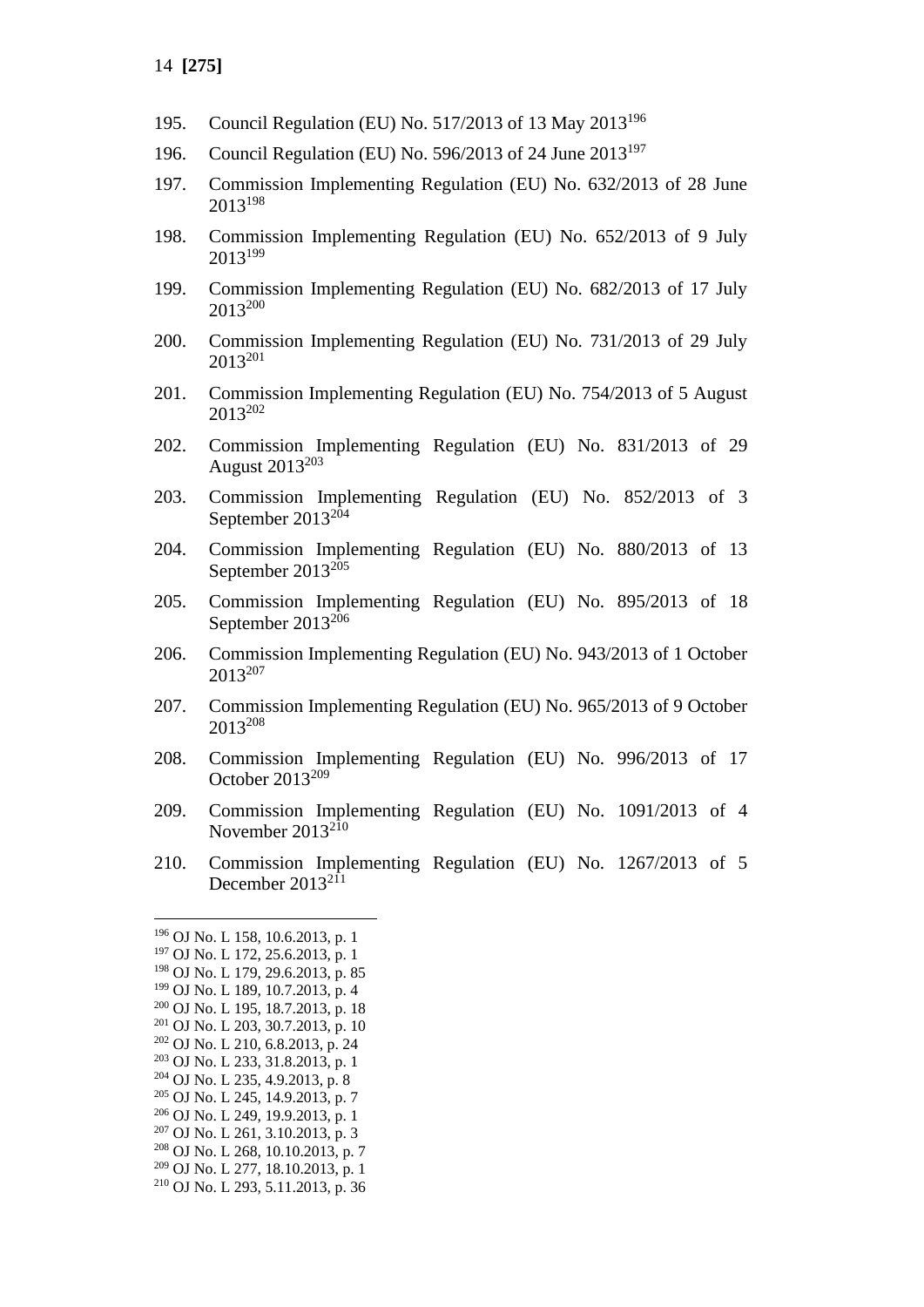- 211. Commission Implementing Regulation (EU) No. 1338/2013 of 13 December 2013<sup>212</sup>
- 212. Commission Implementing Regulation (EU) No. 16/2014 of 9 January 2014<sup>213</sup>
- 213. Commission Implementing Regulation (EU) No. 21/2014 of 10 January 2014<sup>214</sup>
- 214. Commission Implementing Regulation (EU) No. 329/2014 of 31 March  $2014^{215}$
- 215. Commission Implementing Regulation (EU) No. 369/2014 of 10 April 2014<sup>216</sup>
- 216. Commission Implementing Regulation (EU) No. 450/2014 of 30 April 2014<sup>217</sup>
- 217. Commission Implementing Regulation (EU) No. 583/2014 of 28 May 2014<sup>218</sup>
- 218. Commission Implementing Regulation (EU) No. 630/2014 of 12 June 2014<sup>219</sup>
- 219. Commission Implementing Regulation (EU) No. 735/2014 of 4 July 2014<sup>220</sup>
- 220. Commission Implementing Regulation (EU) No. 914/2014 of 21 August  $2014^{221}$
- 221. Commission Implementing Regulation (EU) No. 930/2014 of 28 August 2014<sup>222</sup>
- 222. Commission Implementing Regulation (EU) No. 934/2014 of 1 September 2014<sup>223</sup>
- 223. Commission Implementing Regulation (EU) No. 1022/2014 of 26 September 2014<sup>224</sup>
- 224. Commission Implementing Regulation (EU) No. 1058/2014 of 8 October 2014<sup>225</sup>
- 225. Commission Implementing Regulation (EU) No. 1193/2014 of 4 November 2014<sup>226</sup>

<sup>211</sup> OJ No. L 326, 6.12.2013, p. 39

- <sup>221</sup> OJ No. L 248, 22.8.2014, p. 7
- <sup>222</sup> OJ No. L 258, 29.8.2014, p. 4 <sup>223</sup> OJ No. L 262, 2.9.2014, p. 1
- <sup>224</sup> OJ No. L 283, 27.9.2014, p. 40
- 
- <sup>225</sup> OJ No. L 293, 9.10.2014, p. 12

<sup>212</sup> OJ No. L 335, 14.12.2013, p. 23 <sup>213</sup> OJ No. L 8, 11.1.2014, p. 11

<sup>214</sup> OJ No. L 8, 11.1.2014, p. 22

<sup>215</sup> OJ No. L 98, 1.4.2014, p. 11

<sup>216</sup> OJ No. L 108, 11.4.2014, p. 52

<sup>217</sup> OJ No. L 132, 3.5.2014, p. 59

<sup>218</sup> OJ No. L 160, 29.5.2014, p. 27

<sup>219</sup> OJ No. L 174, 13.6.2014, p. 35

<sup>220</sup> OJ No. L 198, 5.7.2014, p. 1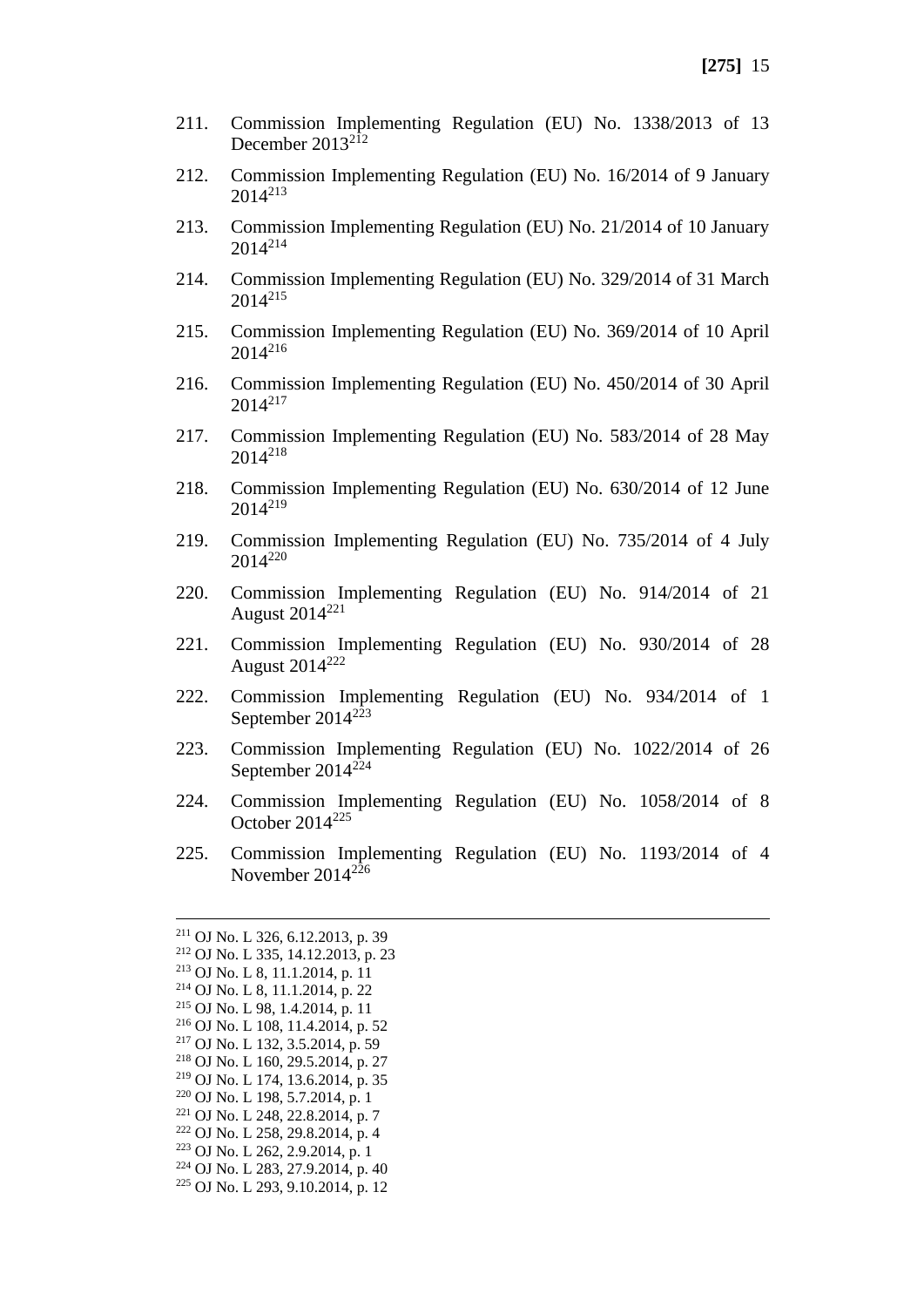- 226. Commission Implementing Regulation (EU) No. 1273/2014 of 28 November 2014<sup>227</sup>
- 227. Commission Implementing Regulation (EU) 2015/64 of 16 January 2015<sup>228</sup>
- 228. Commission Implementing Regulation (EU) 2015/167 of 3 February 2015<sup>229</sup>
- 229. Commission Implementing Regulation (EU) 2015/274 of 19 February 2015<sup>230</sup>
- 230. Commission Implementing Regulation (EU) 2015/480 of 20 March 2015<sup>231</sup>
- 231. Commission Implementing Regulation (EU) 2015/532 of 30 March 2015<sup>232</sup>
- 232. Commission Implementing Regulation (EU) 2015/576 of 10 April 2015<sup>233</sup>
- 233. Commission Implementing Regulation (EU) 2015/617 of 20 April 2015<sup>234</sup>
- 234. Commission Implementing Regulation (EU) 2015/769 of 12 May 2015<sup>235</sup>
- 235. Commission Implementing Regulation (EU) 2015/807 of 22 May 2015<sup>236</sup>
- 236. Commission Implementing Regulation (EU) 2015/1330 of 31 July 2015<sup>237</sup>
- 237. Commission Implementing Regulation (EU) 2015/1390 of 13 August 2015<sup>238</sup>
- 238. Commission Implementing Regulation (EU) 2015/1473 of 26 August 2015<sup>239</sup>
- 239. Commission Implementing Regulation (EU) 2015/1517 of 11 September 2015<sup>240</sup>
- 240. Commission Implementing Regulation (EU) 2015/1740 of 29 September 2015<sup>241</sup>

- <sup>233</sup> OJ No. L 96, 11.4.2015, p. 7
- <sup>234</sup> OJ No. L 102, 21.4.2015, p. 35
- <sup>235</sup> OJ No. L 121, 14.5.2015, p. 3
- <sup>236</sup> OJ No. L 128, 23.5.2015, p. 16
- <sup>237</sup> OJ No. L 206, 1.8.2015, p. 26
- <sup>238</sup> OJ No. L 215, 14.8.2015, p. 6
- <sup>239</sup> OJ No. L 225, 28.8.2015, p. 5
- <sup>240</sup> OJ No. L 239, 15.9.2015, p. 67

<sup>226</sup> OJ No. L 318, 5.11.2014, p. 23

<sup>227</sup> OJ No. L 344, 29.11.2014, p. 16

<sup>228</sup> OJ No. L 11, 17.1.2015, p. 65

<sup>229</sup> OJ No. L 28, 4.2.2015, p. 40 <sup>230</sup> OJ No. L 47, 20.2.2015, p. 13

<sup>231</sup> OJ No. L 77, 21.3.2015, p. 1

<sup>232</sup> OJ No. L 86, 31.3.2015, p. 9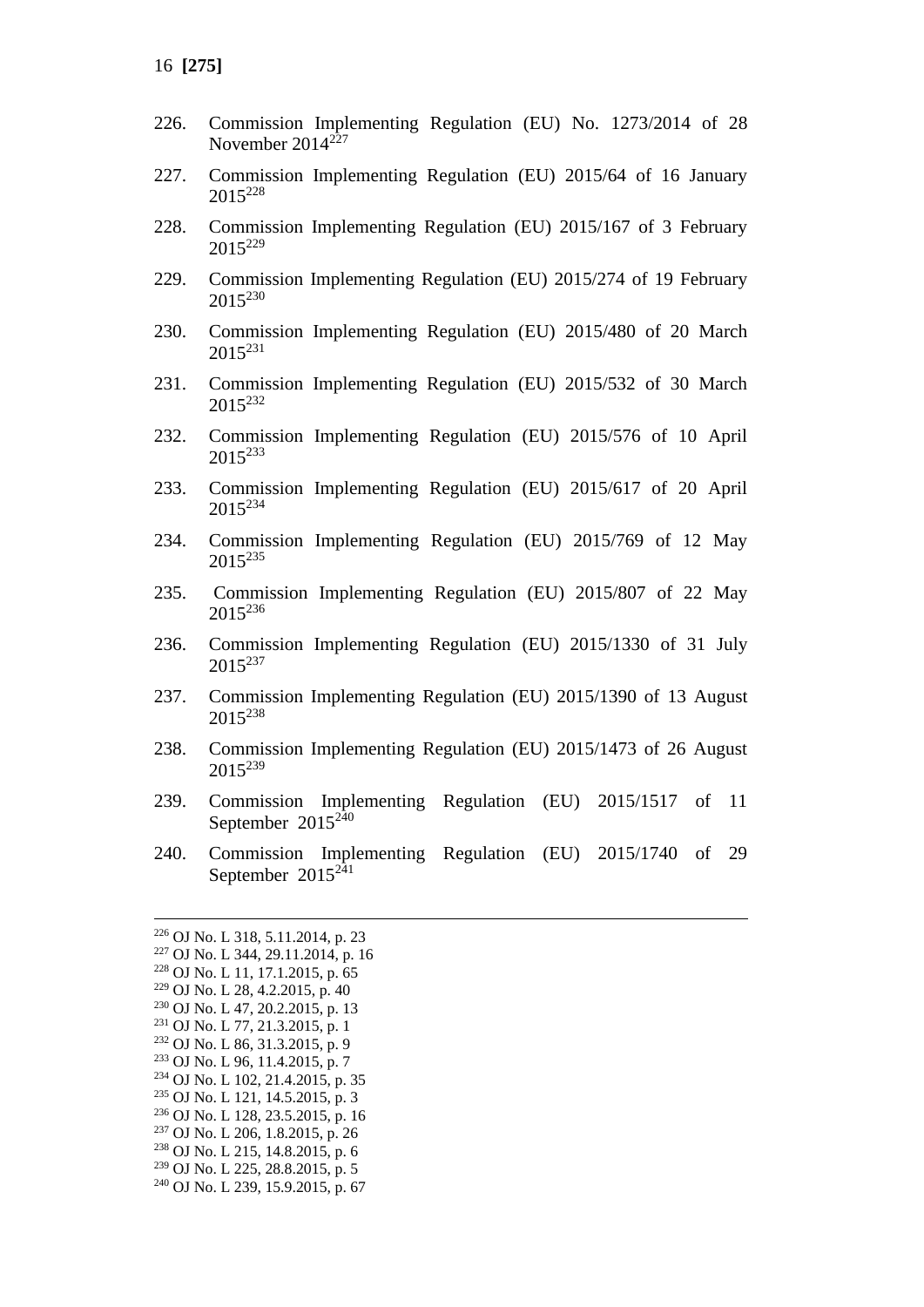- 241. Commission Implementing Regulation (EU) 2015/1815 of 8 October 2015<sup>242</sup>
- 242. Commission Implementing Regulation (EU) 2015/2245 of 3 December 2015<sup>243</sup>
- 243. Commission Implementing Regulation (EU) 2016/13 of 6 January  $2016^{244}$
- 244. Commission Implementing Regulation (EU) 2016/47 of 18 January  $2016^{245}$
- 245. Commission Implementing Regulation (EU) 2016/294 of 1 March  $2016^{246}$
- 246. Commission Implementing Regulation (EU) 2016/307 of 3 March 2016<sup>247</sup>
- 247. Council Regulation (EU) 2016/363 of 14 March 2016<sup>248</sup>
- 248. Commission Implementing Regulation (EU) 2016/473 of 31 March  $2016^{249}$
- 249. Commission Implementing Regulation (EU) 2016/647 of 25 April  $2016^{250}$
- 250. Commission Implementing Regulation (EU) 2016/1018 of 23 June  $2016^{251}$
- 251. Commission Implementing Regulation (EU) 2016/1063 of 30 June 2016<sup>252</sup>
- 252. Commission Implementing Regulation (EU) 2016/1113 of 8 July  $2016^{253}$
- 253. Commission Implementing Regulation (EU) 2016/1186 of 20 July  $2016^{254}$
- 254. Commission Implementing Regulation (EU) 2016/1347 of 8 August  $2016^{255}$
- 255. Commission Implementing Regulation (EU) 2016/1430 of 26 August 2016<sup>256</sup>
- 256. Commission Implementing Regulation (EU) 2016/1641 of 12 September  $2016^{257}$

 OJ No. L 253, 30.9.2015, p. 7 OJ No. L 264, 9.10.2015, p. 6 OJ No. L 318, 4.12.2015, p. 26 OJ No. L 4, 7.1.2016, p. 10 OJ No. L 12, 19.1.2016, p. 42 OJ No. L 55, 2.3.2016, p. 9 OJ No. L 58, 4.3.2016, p. 45 OJ No. L 68, 15.3.16, p. 1 OJ No. L. 85, 1.4.2016, p. 30 OJ No. L. 109, 24.4.2016, p.23 OJ No. L 166, 254.6.2016, p. 5 OJ No. L 177, 1.7.2016, p. 4 OJ No. L 186, 9.7.2016, p.10 OJ No. L 196, 21.7.2016, p. 44 OJ No. L 214, 9.8.2016, p. 12 OJ No. L 232, 27.8.2016, p. 6 OJ No. L 244, 13.9.2016, p. 7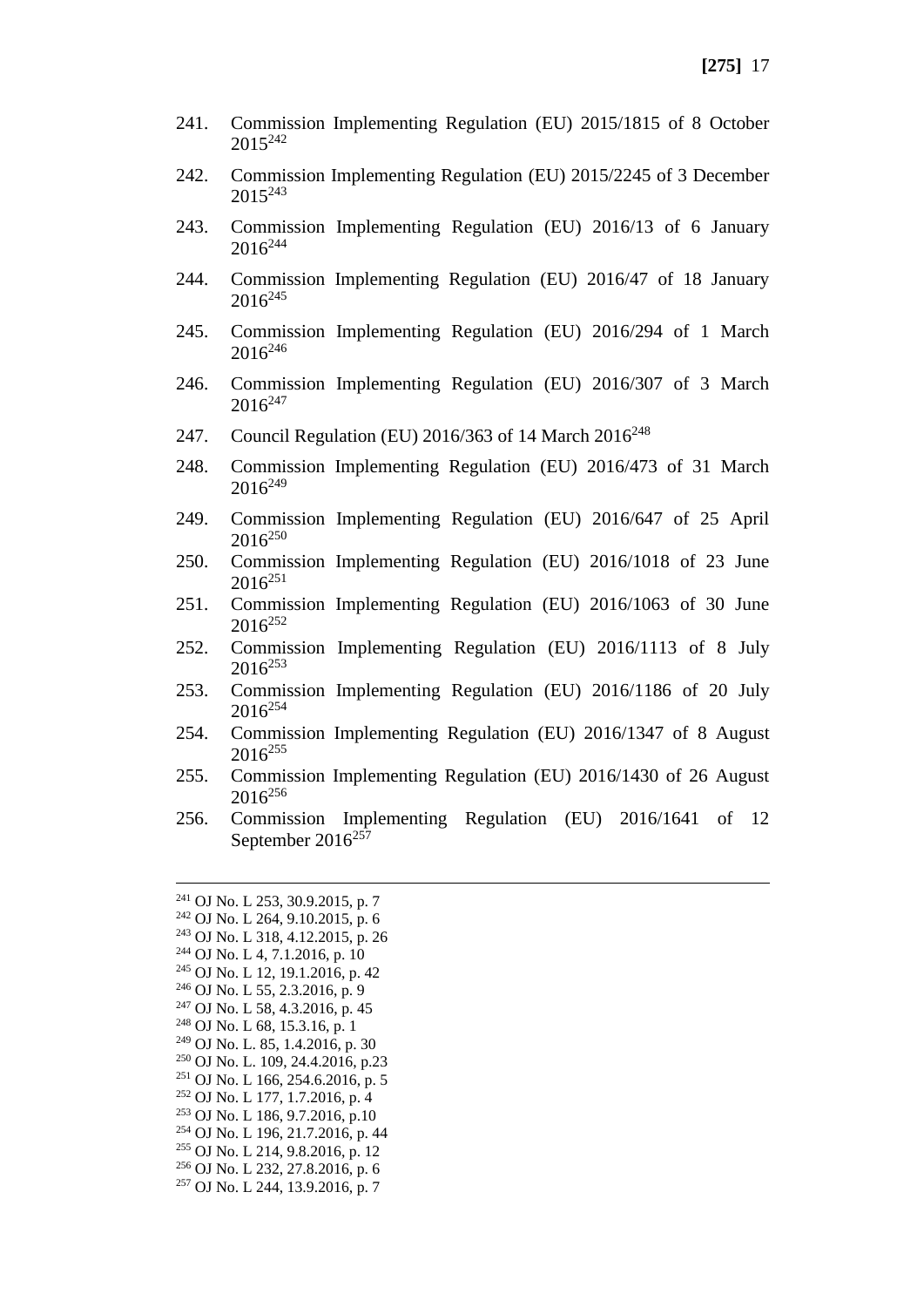- 257. Commission Implementing Regulation (EU) 2016/1683 of 19 September 2016<sup>258</sup>
- 258. Commission Implementing Regulation (EU) 2016/1739 of 29 September  $2016^{259}$
- 259. Commission Implementing Regulation (EU) 2016/1827 of 14 October  $2016^{260}$
- 260. Commission Implementing Regulation (EU) 2016/1906 of 28 October  $2016^{261}$
- 261. Commission Implementing Regulation (EU) 2016/2262 of 15 December  $2016^{262}$
- 262. Commission Implementing Regulation (EU) 2017/142 of 26 January 2017<sup>263</sup>
- 263. Commission Implementing Regulation (EU) 2017/221 of 8 February 2017<sup>264</sup>
- 264. Commission Implementing Regulation (EU) 2017/296 of 20 February 2017<sup>265</sup>
- 265. Commission Implementing Regulation (EU) 2017/326 of 24 February 2017<sup>266</sup>
- 266. Commission Implementing Regulation (EU) 2017/494 of 21 March 2017<sup>267</sup>
- 267. Commission Implementing Regulation (EU) 2017/557 of 24 March 2017<sup>268</sup>
- 268. Commission Implementing Regulation (EU) 2017/630 of 3 April 2017<sup>269</sup>
- 269. Commission Implementing Regulation (EU) 2017/637 of 4 April 2017<sup>270</sup>
- 270. Commission Implementing Regulation (EU) 2017/700 of 18 April 2017<sup>271</sup>
- 271. Commission Implementing Regulation (EU) 2017/778 of 4 May 2017<sup>272</sup>
- 272. Commission Implementing Regulation (EU) 2017/998 of 12 June 2017<sup>273</sup>
- 273. Commission Implementing Regulation (EU) 2017/1094 of 20 June 2017<sup>274</sup>

<sup>258</sup> OJ No. L 254, 20.9.2016, p. 18 <sup>259</sup> OJ No. L 254, 20.9.2016, p. 18 <sup>260</sup> OJ No. L 279, 15.10.2016, p. 90 <sup>261</sup> OJ No. L 295, 29.10.2016, p. 74 <sup>262</sup> OJ No. L 342, 16.12.2016, p. 22 <sup>263</sup> OJ No. L 22, 27.01.2017, p. 54 <sup>264</sup> OJ No. L 34, 9.2.2017, p. 30 <sup>265</sup> OJ No. L 43, 21.2.2017, p. 205 <sup>266</sup> OJ No. L 49, 25.2.2017, p. 30 <sup>267</sup> OJ No. L 76, 22.3.2017, p. 18 <sup>268</sup> OJ No. L 80, 25.3.2017, p. 14 <sup>269</sup> OJ No. L 90, 4.4.2017, p. 6 <sup>270</sup> OJ No. L 91, 5.4.2017, p. 7 <sup>271</sup> OJ No. L 103, 19.4.2017, p. 22 <sup>272</sup> OJ No. L 116, 5.5.2017, p. 26 <sup>273</sup> OJ No. L 150, 14.6.2017, p. 5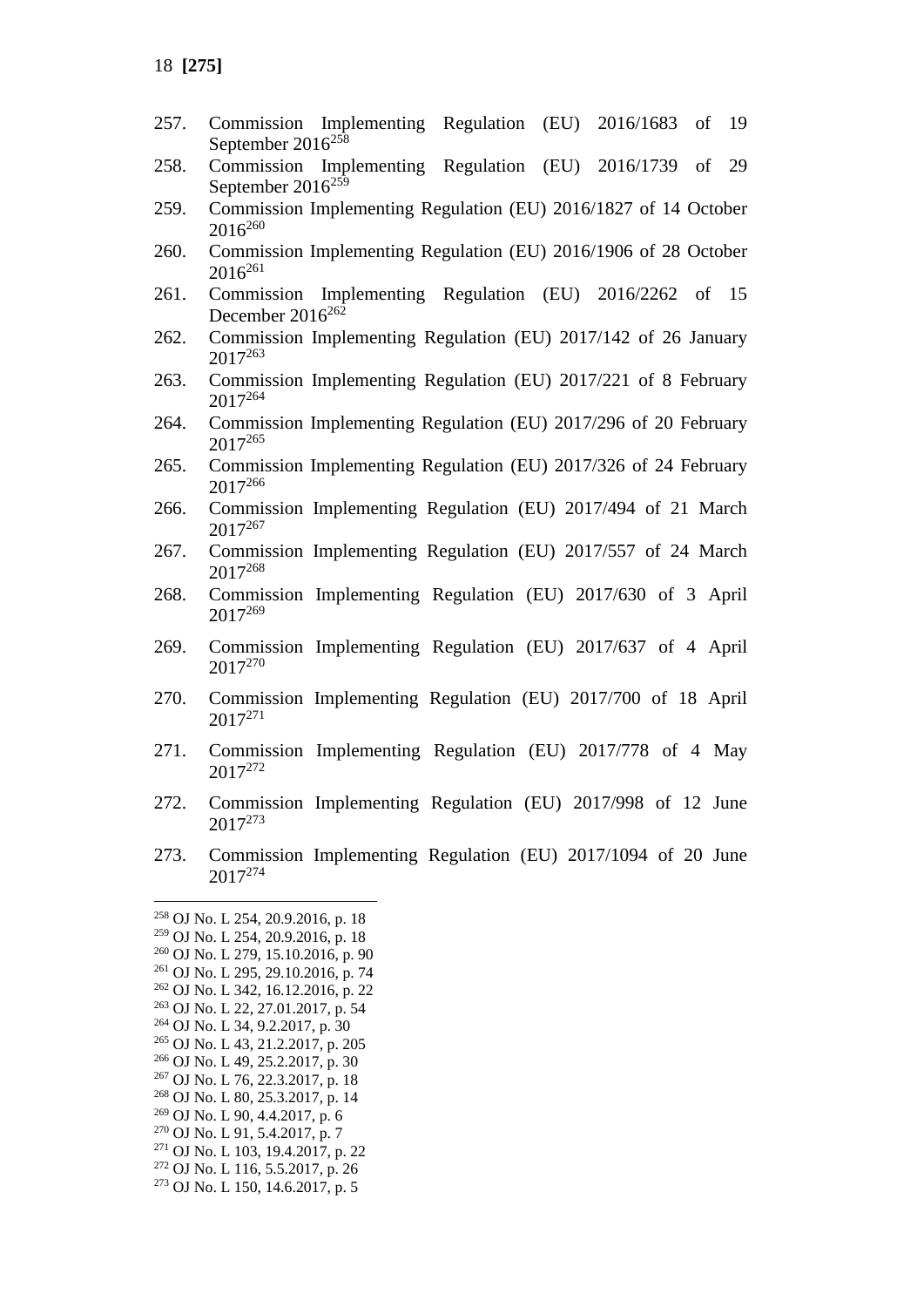- 274. Commission Implementing Regulation (EU) 2017/1235 of 6 July 2017<sup>275</sup>
- 275. Commission Implementing Regulation (EU) 2017/1251 of 11 July 2017<sup>276</sup>
- 276. Commission Implementing Regulation (EU) 2017/1390 of 26 July 2017<sup>277</sup>
- 277. Commission Implementing Regulation (EU) 2017/1411 of 2 August 2017<sup>278</sup>
- 278. Commission Implementing Regulation (EU) 2017/1488 of 18 August 2017<sup>279</sup>
- 279. Commission Implementing Regulation (EU) 2017/1500 of 23 August 2017<sup>280</sup>
- 280. Commission Implementing Regulation (EU) 2017/1516 of 31 August 2017<sup>281</sup>
- 281. Commission Implementing Regulation (EU) 2017/1571 of 15 September 2017<sup>282</sup>
- 282. Commission Implementing Regulation (EU) 2017/1773 of 28 September 2017<sup>283</sup>
- 283. Commission Implementing Regulation (EU) 2017/1834 of 9 October 2017<sup>284</sup>
- 284. Commission Implementing Regulation (EU) 2018/50 of 11 January 2018<sup>285</sup>
- 285. Commission Implementing Regulation (EU) 2018/256 of 20 February 2018<sup>286</sup>
- 286. Commission Implementing Regulation (EU) 2018/349 of 8 March 2018<sup>287</sup>
- 287. Commission Implementing Regulation (EU) 2018/537 of 5 April 2018<sup>288</sup>
- 288. Commission Implementing Regulation (EU) 2018/733 of 17 May 2018<sup>289</sup>

 OJ No. L 158, 21.6.2017, p. 27 OJ No. L 177, 8.7.2017, p. 32 OJ No. L 179, 12.7.2017, p. 6 OJ No. L 195, 27.7.2017, p. 11 OJ No. L 202, 3.8.2017, p. 4 OJ No. L 215, 19.8.2017, p. 1 OJ No. L 219, 25.8.2017, p. 5 OJ No. L 226, 1.9.2017, p. 24 OJ No. L 238, 16.9.2017, p. 42 OJ No. L 251, 29.9.2017, p. 19 OJ No. L 260, 10.10.2017, p. 3 OJ No. L 7, 12.01.2018, p. 35 OJ No. L 48, 21.2.2018, p. 39 OJ No. L 67, 9.3.2018, p. 28 OJ No. L 89 I, 5.4.2018, p. 1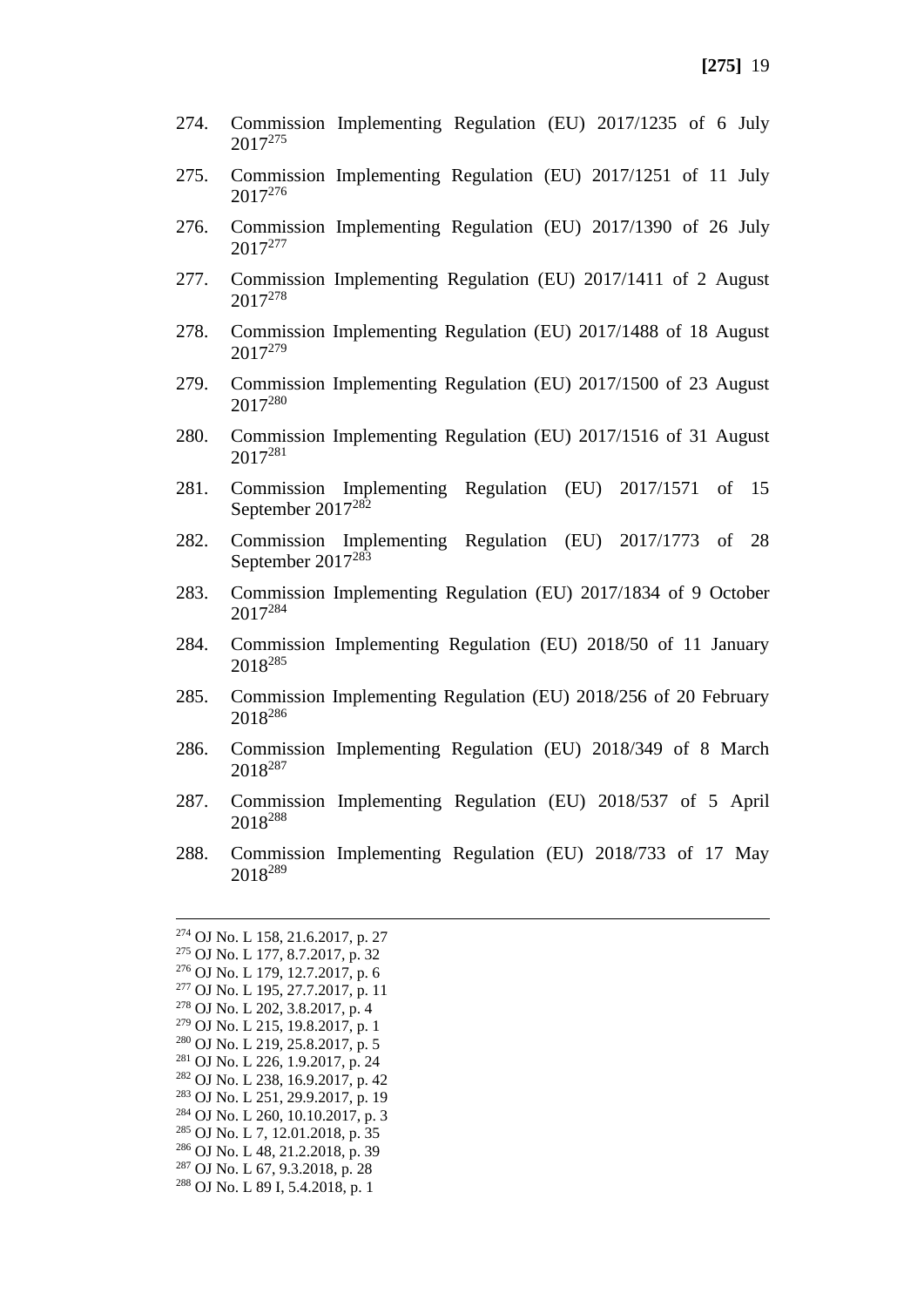- 289. Commission Implementing Regulation (EU) 2018/816 of 1 June <sup>290</sup>
- 290. Commission Implementing Regulation (EU) 2018/855 of 8 June <sup>291</sup>
- 291. Commission Implementing Regulation (EU) 2018/888 of 21 June <sup>292</sup>
- 292. Commission Implementing Regulation (EU) 2018/1033 of 20 July <sup>293</sup>
- 293. Commission Implementing Regulation (EU) 2018/1138 of 13 August <sup>294</sup>
- 294. Commission Implementing Regulation (EU) 2018/1204 of 27 August 295
- 295. Commission Implementing Regulation (EU) 2018/1494 of 8 October <sup>296</sup>
- 296. Commission Implementing Regulation (EU) 2018/1562 of 18 October <sup>297</sup>
- 297. Commission Implementing Regulation (EU) 2018/1809 of 22 November 2018<sup>298</sup>
- 298. Commission Implementing Regulation (EU) 2019/257 of 13 February <sup>299</sup>
- 299. Commission Implementing Regulation (EU) 2019/353 of 5 March <sup>300</sup>
- 300. Commission Implementing Regulation (EU) 2019/431 of 18 March <sup>301</sup>
- 301. Commission Implementing Regulation (EU) 2019/507 of 26 March <sup>302</sup>
- 302. Commission Implementing Regulation (EU) 2019/507 of 26 March <sup>303</sup>
- 303. Commission Implementing Regulation (EU) 2019/555 of 5 April <sup>304</sup>

 OJ No. L 123, 18.5.2018, p. 89 OJ No. L 137, 4.6.2018, p. 5 OJ No. L 146, 11.6.2018, p. 3 OJ No. L 158 I, 21.6.2018, p. 1 OJ No. L 185, 23.7.2018, p. 14 OJ No. L 205 I, 14.8.2018, p. 1 OJ No. L 217 I, 27.8.2018, p. 1 OJ No. L 252 I, 8.10.2018, p. 1 OJ No. L 261 I, 18.10.2018, p. 1 OJ No. L 296 I, 22.11.2018, p. 1 OJ No. L 43, 14.2.2019, p. 34 OJ No. L 64, 5.3.2019, p. 5 OJ No. L 75, 19.3.2019, p. 68 OJ No. L 85, 27.3.2019, p. 16 OJ No. L 85, 27.3.2019, p. 16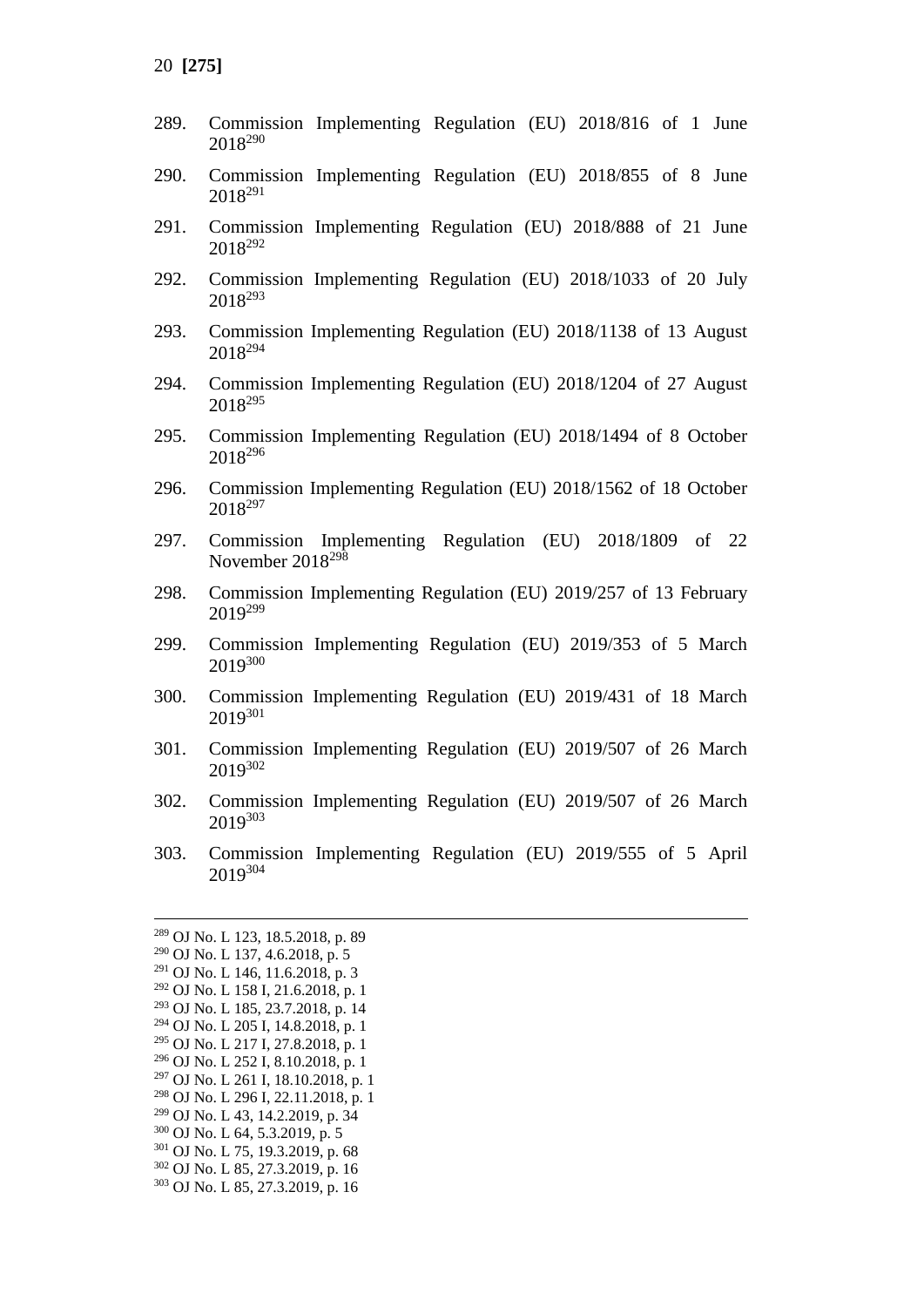- 304. Commission Implementing Regulation (EU) 2019/622 of 17 April 2019<sup>305</sup>
- 305. Commission Implementing Regulation (EU) 2019/663 of 25 April 2019 306
- 306. Commission Implementing Regulation (EU) 2019/696 of 3 May 2019307
- 307. Commission Implementing Regulation (EU) 2019/791 of 16 May 2019<sup>308</sup>
- 308. Commission Implementing Regulation (EU) 2019/850 of 24 May 2019<sup>309</sup>
- 309. Commission Implementing Regulation (EU) 2019/1163 of 5 July 2019<sup>310</sup>
- 310. Commission Implementing Regulation (EU) 2019/1353 of 20 August 2019311
- 311. Commission Implementing Regulation (EU) 2019/1375 of 26 August 2019<sup>312</sup>
- 312. Commission Implementing Regulation (EU) 2019/1731 of 16 October 2019<sup>313</sup>
- 313. Commission Implementing Regulation (EU) 2019/1883 of 8 November 2019<sup>314</sup>
- 314. Commission Implementing Regulation (EU) 2020/184 of 11 February 2020<sup>315</sup>
- 315. Commission Implementing Regulation (EU) 2020/218 of 17 February 2020316
- 316. Commission Implementing Regulation (EU) 2020/259 of 25 February 2020<sup>317</sup>
- 317. Commission Implementing Regulation (EU) 2020/288 of 28 February 2020<sup>318</sup>
- 318. Commission Implementing Regulation (EU) 2020/390 of 10 March 2020<sup>319</sup>

 OJ No. L 97, 8.4.2019, p. 6 OJ No. L 108, 23.4.2019, p. 29 OJ No. L 112, 26.4.2019, p. 19 OJ No. L 116 I, 3.5.2019, p. 1 OJ No. L 129, 17.5.2019, p. 1 OJ No. L 139, 27.5.2019, p. 8 OJ No. L 182, 8.7.2019, p. 33 OJ No. L 217, 20.8.2019, p. 1 OJ No. L 223, 27.8.2019, p. 7 OJ No. L 264, 17.10.2019, p. 3 OJ No. L 290, 11.11.2019, p. 15 OJ No. L 38I , 11.2.2020, p. 1 OJ No. L 44, 18.2.2020, p. 15 OJ No. L 54, 26.2.2020, p. 29 OJ No. L 61, 2.3.2020, p. 1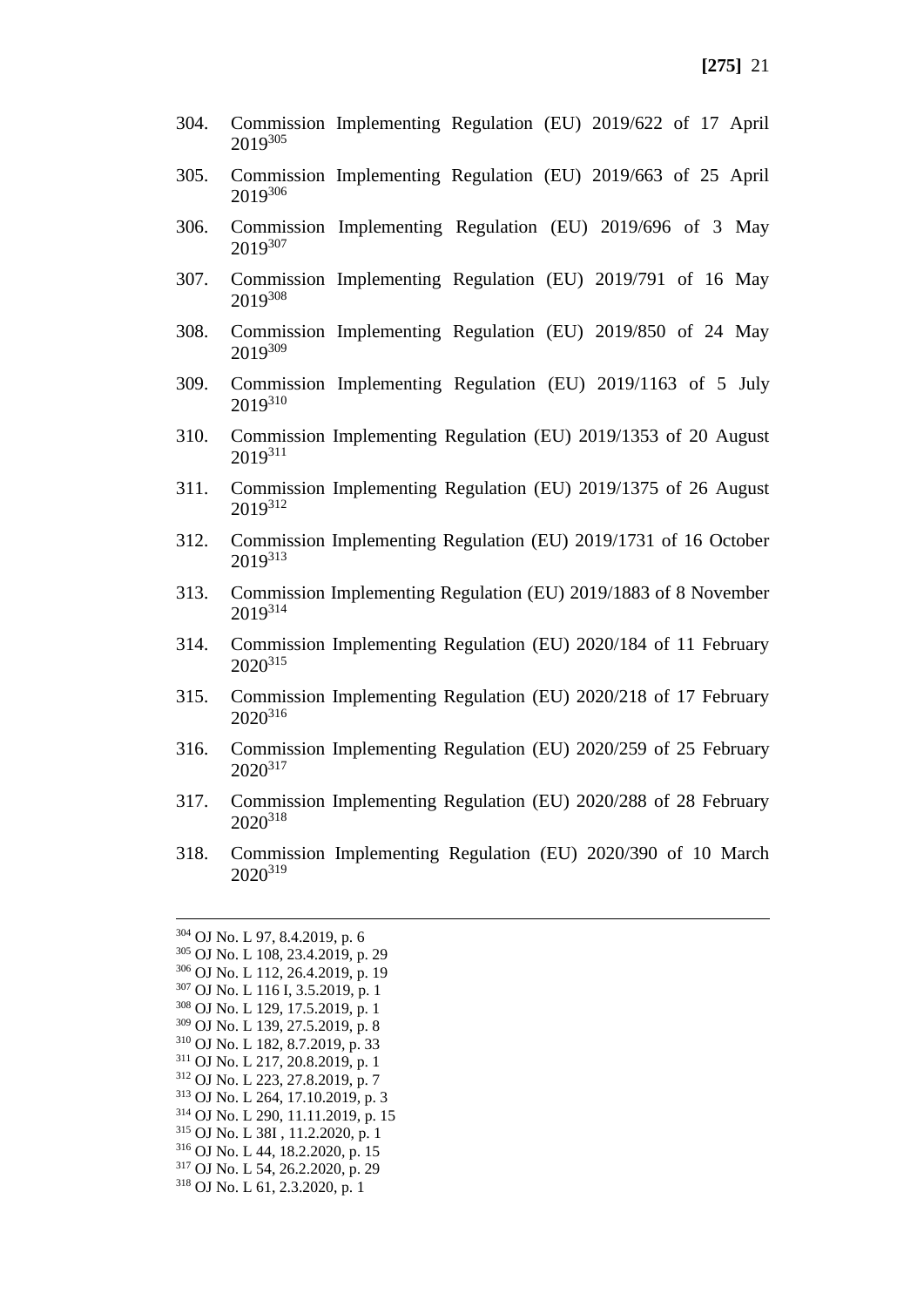- 319. Commission Implementing Regulation (EU) 2020/483 of 1 April 2020<sup>320</sup>
- 320. Commission Implementing Regulation (EU) 2020/706 of 26 May 2020<sup>321</sup>
- 321. Commission Implementing Regulation (EU) 2020/1082 of 22 July 2020<sup>322</sup>
- 322. Commission Implementing Regulation (EU) 2020/1297 of 17 September  $2020^{323}$
- 323. Commission Implementing Regulation (EU) 2020/1473 of 13 October 2020<sup>324</sup>
- 324. Commission Implementing Regulation (EU) 2021/350 of 25 February 2021<sup>325</sup>
- 325. Commission Implementing Regulation (EU) 2021/549 of 29 March 2021<sup>326</sup>
- 326. Commission Implementing Regulation (EU) 2021/589 of 9 April 2021<sup>327</sup>
- 327. Commission Implementing Regulation (EU) 2021/1016 of 21 June 2021<sup>328</sup>
- 328. Commission Implementing Regulation (EU) 2021/1460 of 9 September 2021<sup>329</sup>
- 329. Commission Implementing Regulation (EU) 2021/2108 of 29 November 2021<sup>330</sup>
- 330. Commission Implementing Regulation (EU) 2021/2311 of 22 December 2021<sup>331</sup>
- 331. Commission Implementing Regulation (EU) 2022/5 of 4 January 2022<sup>332</sup>
- 332. Commission Implementing Regulation (EU) 2022/8 of 6 January 2022<sup>333</sup>
- 333. Commission Implementing Regulation (EU) 2022/84 of 19 January 2022<sup>334</sup>

 *OJ No. L 74, 11.3.2020, p. 20* OJ No. L 103, 3.4.2020, p. 1 OJ No. L 164, 27.5.2020, p. 49 OJ No. L 238, 23.7.2020, p. 82 OJ No. L 303I , 17.9.2020, p. 1 OJ No. L 334I , 13.10.2020, p. 1 OJ No. L 68, 26.2.2021, p. 182 OJ No. L 109, 30.3.2021, p. 77 OJ No. L 125, 13.4.2021, p. 13 OJ No. L 222I, 22.6.2021, p. 1 OJ No. L 319, 10.9.2021, p. 1 OJ No. L 429, 1.12.2021, p. 97 OJ No. L 458 I, 23.12.2021, p. 1 OJ No. L 1, 5.1.2022, p. 9 OJ No. L 4, 7.1.2022, p. 1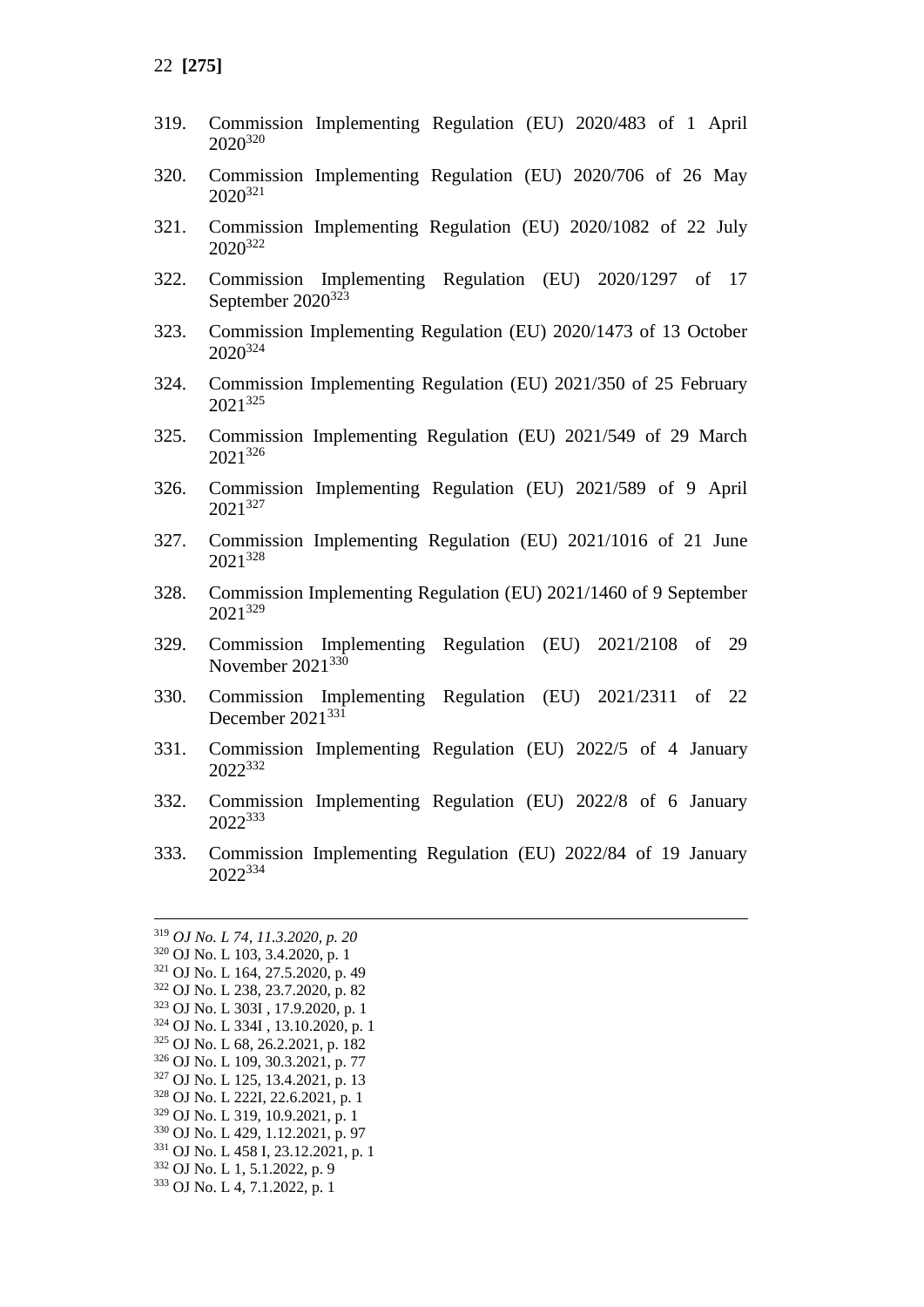- 334. Commission Implementing Regulation (EU) 2022/117 of 27 January <sup>335</sup>
- 335. Commission Implementing Regulation (EU) 2022/409 of 9 March <sup>336</sup>
- 336. Commission Implementing Regulation (EU) 2022/413 of 10 March <sup>337</sup>
- 337. Commission Implementing Regulation (EU) 2022/873 of 2 June <sup>338</sup>

 OJ No. L 14, 21.1.2022, p. 4 OJ No. L 19, 28.1.2022, p. 65 OJ No. L 84, 11.3.2022, p. 18 OJ No. L 85, 14.3.2022, p. 1 OJ No. L 152, 3.6.2022, p. 184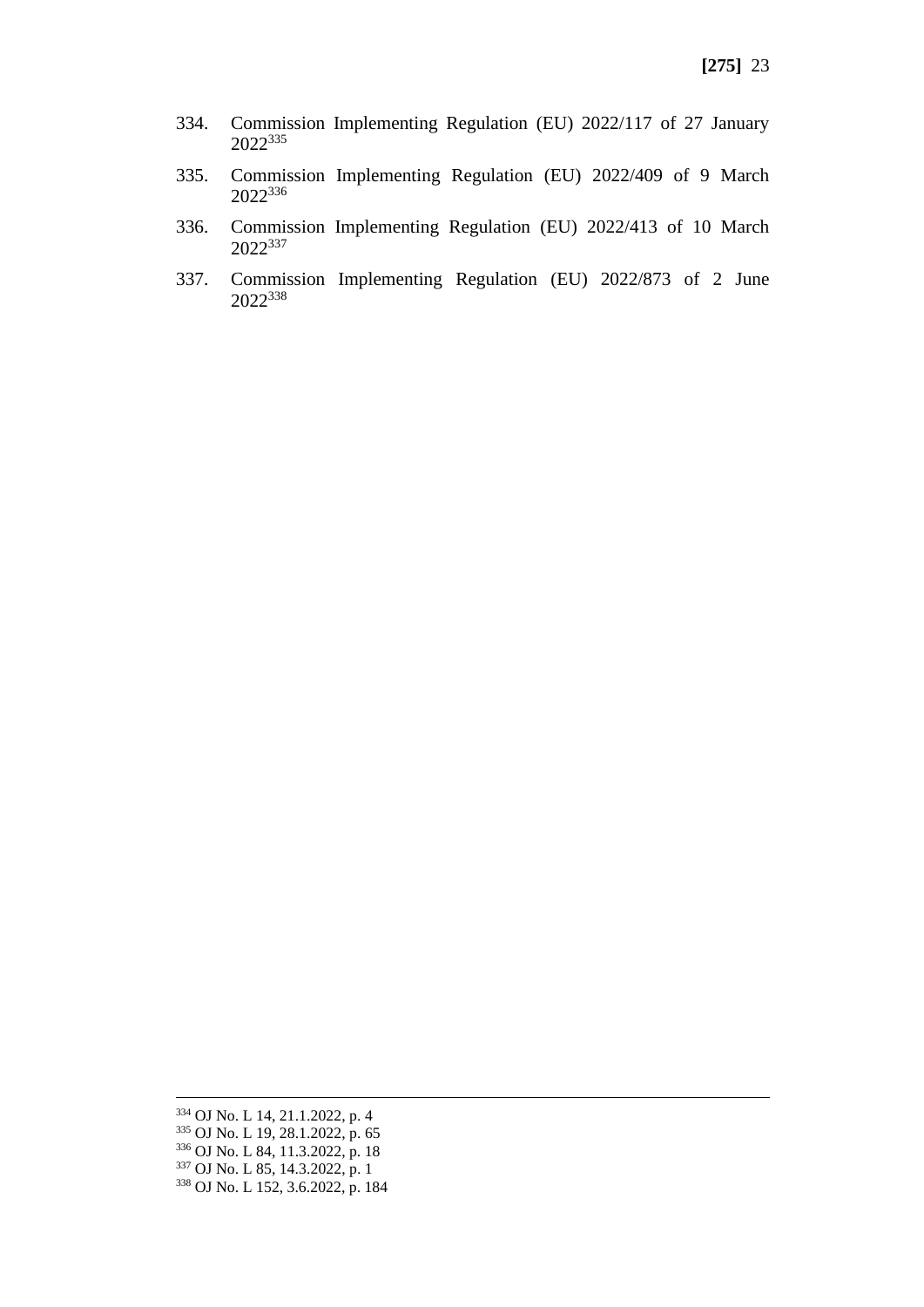

GIVEN under my Official Seal, 8 June, 2022.

PASCHAL DONOHOE, Minister for Finance.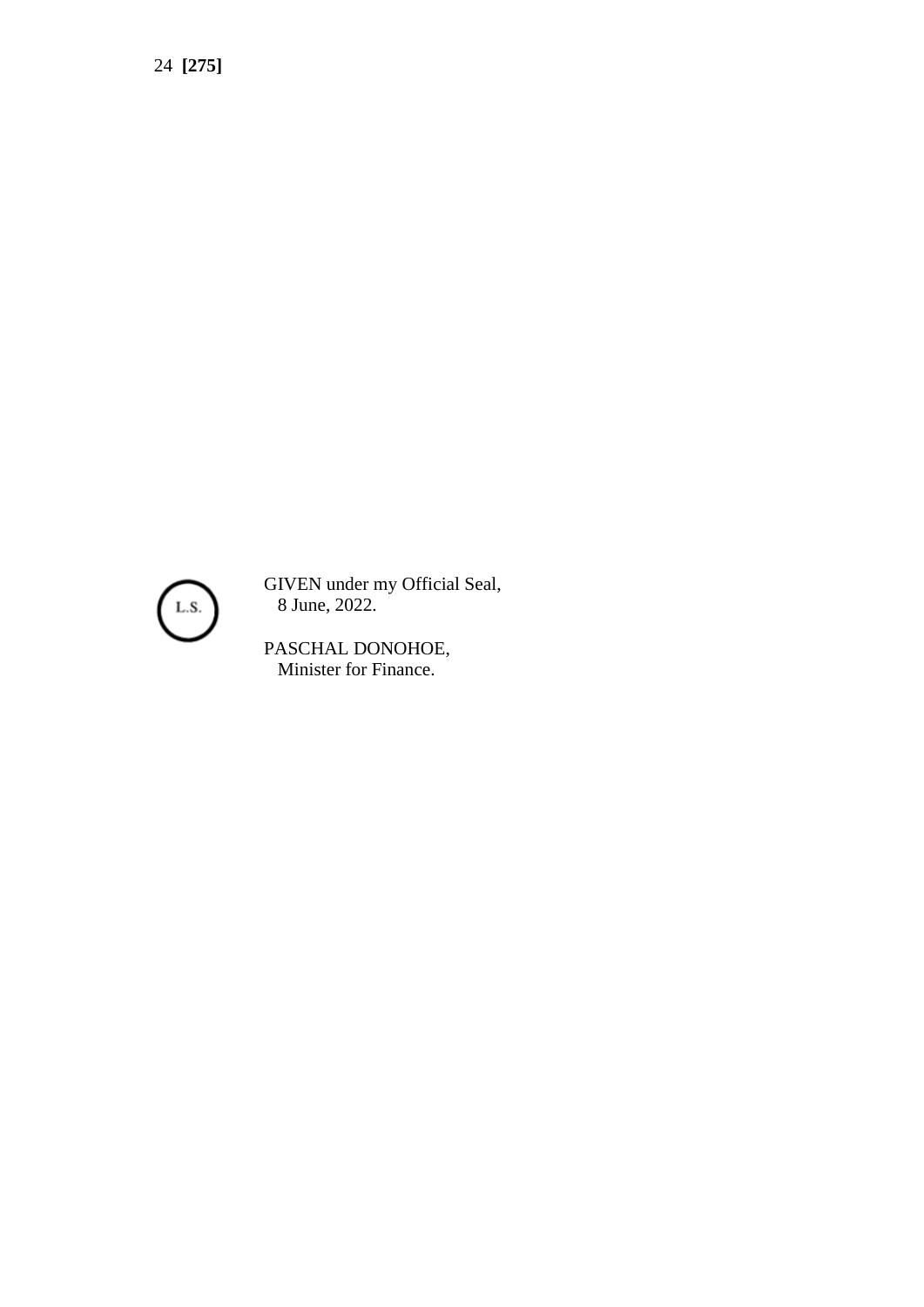#### EXPLANATORY NOTE

#### (*This note is not part of the Instrument and does not purport to be a legal interpretation.*)

These Regulations provide for the enforcement of Council Regulation (EC) No. 881/2002 of 27 May 2002, as amended, regarding restrictive measures concerning ISIL (Da'esh) and

Al-Qaida Organisations.

Section 42 of the Criminal Justice (Terrorist Offences) Act 2005 creates an offence for breach of the provisions of these Regulations, provides for appropriate penalties, and empowers the Minister for Finance to make regulations providing for such incidental, supplementary and consequential provisions as appear to the Minister to be necessary.

The Regulations revoke a previous domestic instrument created under Section 42 of the Criminal Justice (Terrorist Offences) Act 2005 in relation to Council Regulation (EC) No. 881/2002 of 27 May 2002, as amended.